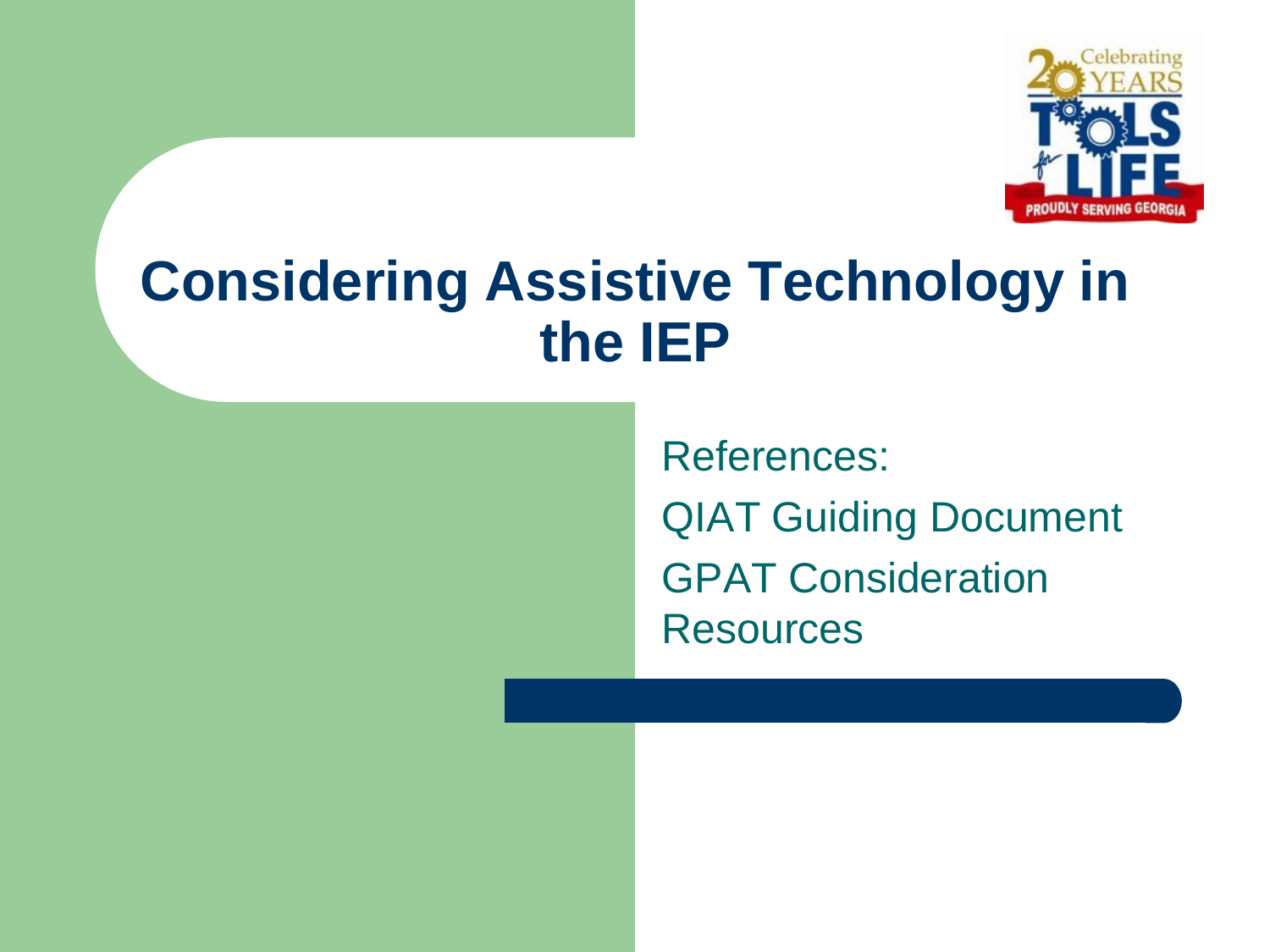

# **Get CEU's or CRC's**

- **CEUs** are administered through GA Tech Professional Education
- **CRCs** are administered through Commission on Rehabilitation Counselor Certification (CRCC)
- To receive your credits, please send an e-mail with your name, organization, city, state, DOB and e-mail address to Liz at Liz@gatfl.org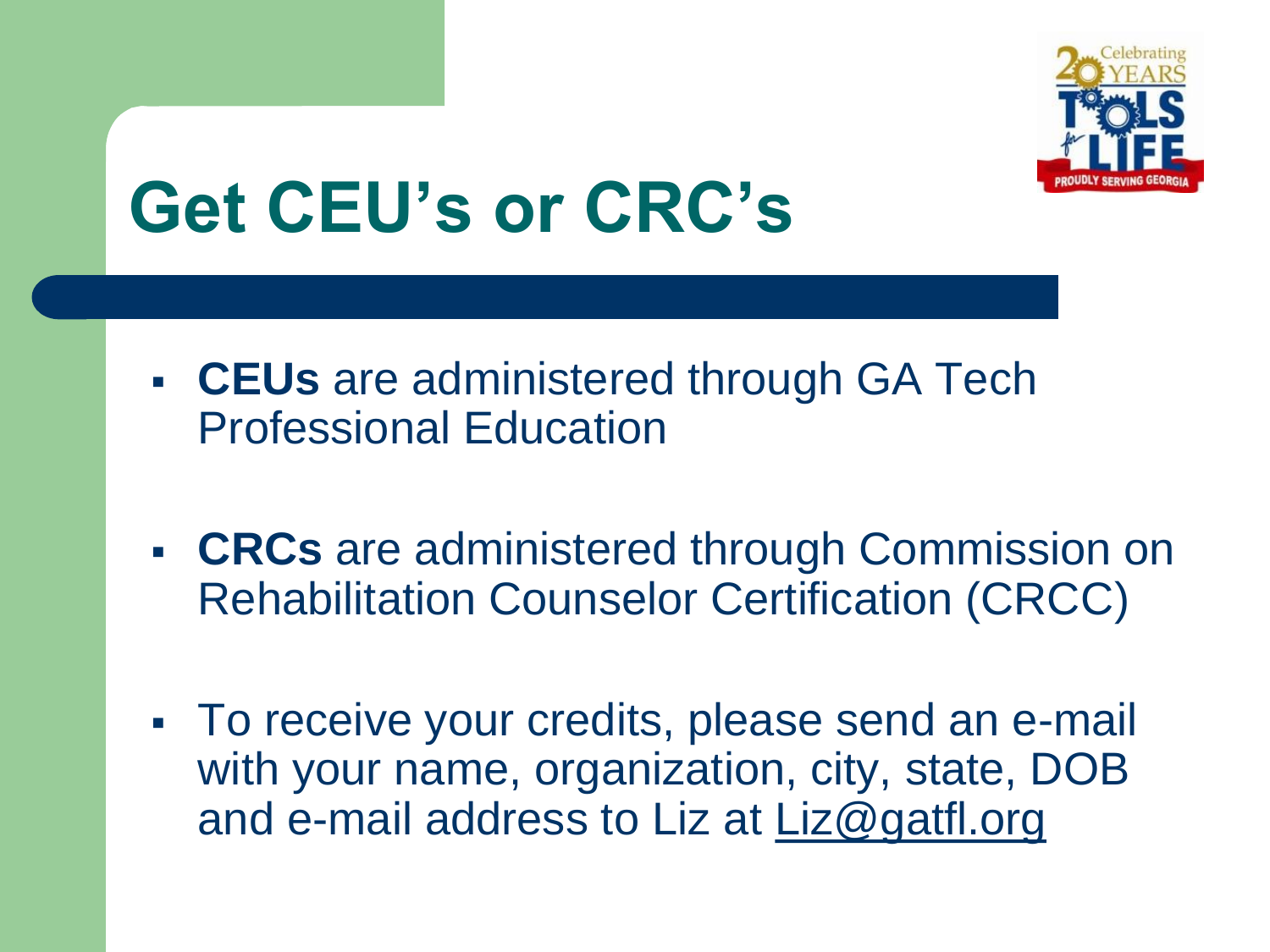

#### **At the end, please evaluate us:**

#### Please fill out this brief survey on today's webinar:

<http://www.surveymonkey.com/s/L6FBG2N>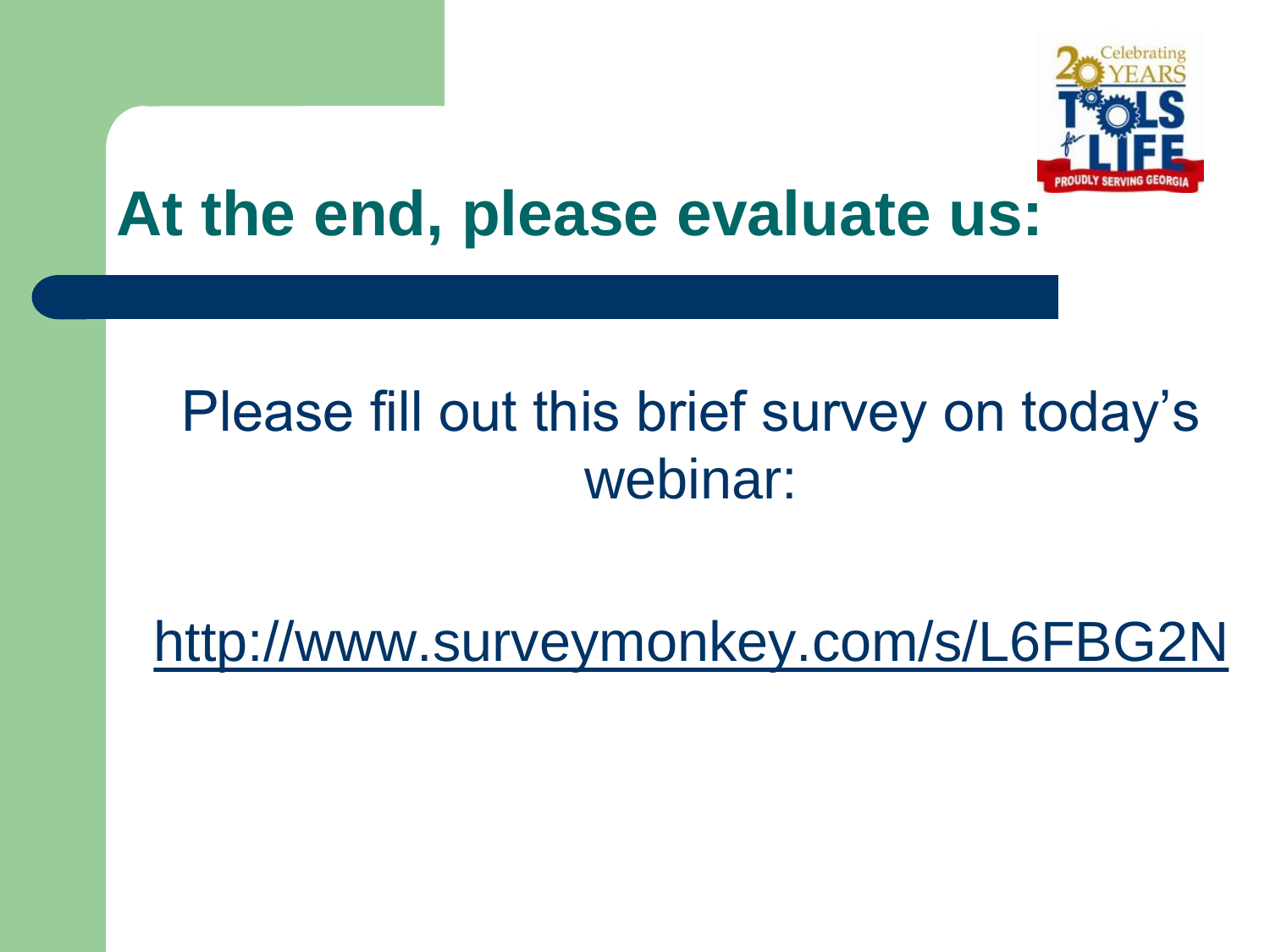

## **Webinar Archives**

- This webinar will be archived on the Tools for Life website
- <http://www.gatfl.org/Webinars.aspx>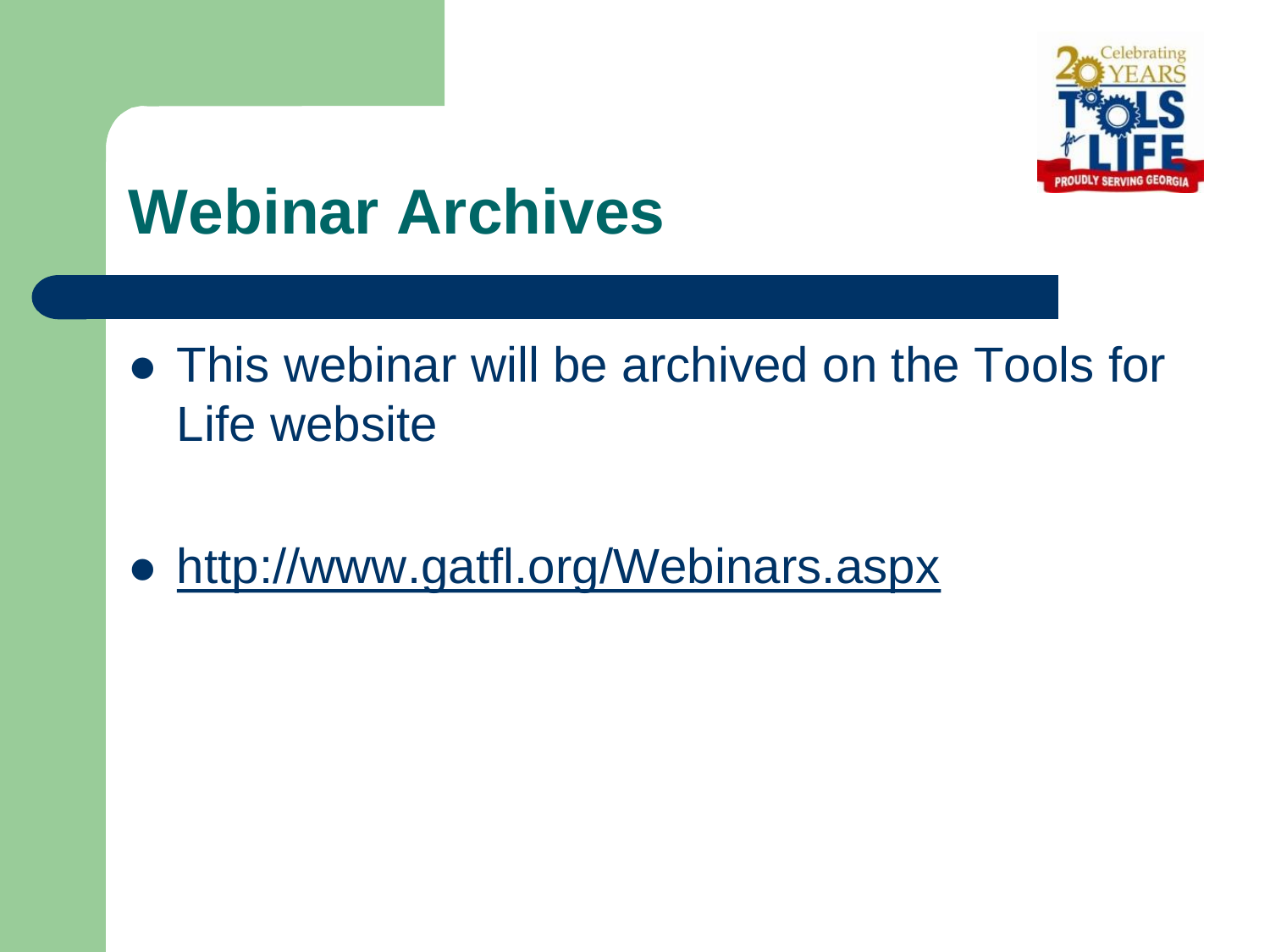

#### **Tools for Life Georgia's Assistive Technology AT Act Program**

- Developed Georgia's Plan for AT
- Serve individuals of all ages & all disabilities in **Georgia** 
	- Over 50,000+ thru various activities yearly
- TFL Network
	- Assistive Technology Resource Centers
	- Lending Libraries
	- Training and Demonstrations
	- AT Reuse
	- AT Funding Education/Assistance and Resources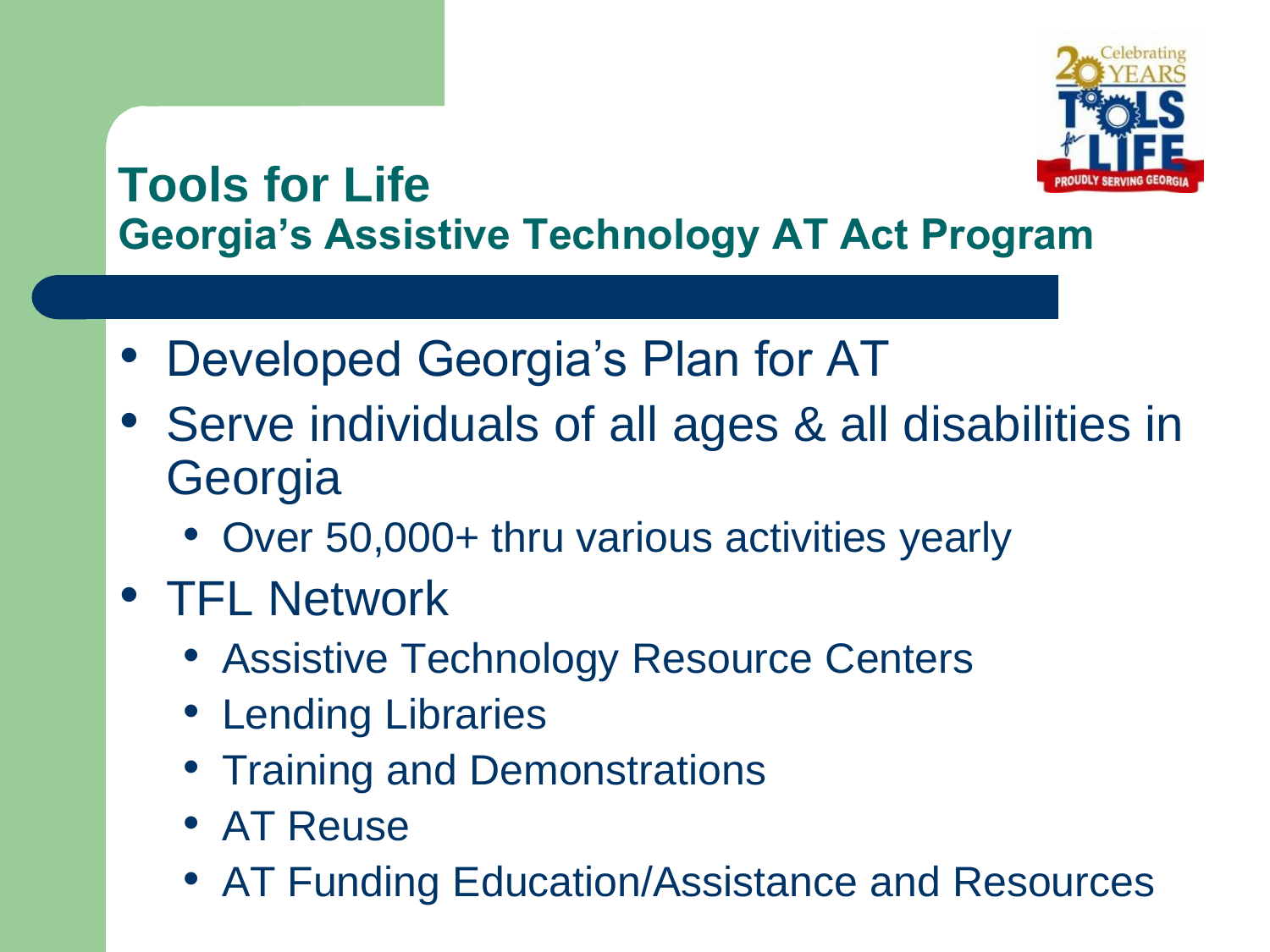

 $A+$   $A R$ 

|                                            |                                                                                                                                               | Login                                      |
|--------------------------------------------|-----------------------------------------------------------------------------------------------------------------------------------------------|--------------------------------------------|
| © Web ⊙ Site                               | ⊩ Home                                                                                                                                        |                                            |
| Search                                     | Welcome!                                                                                                                                      |                                            |
|                                            |                                                                                                                                               | <b>F</b>                                   |
| Home                                       | Tools for Life, Georgia's Assistive Technology Act Program, gives more options for greater freedom by increasing access to and                |                                            |
| <b>Assistive Technology</b>                | acquisition of assistive technology (AT) devices and services for Georgians of all ages and disabilities so they can live, learn, work,       | <b>Our Favorite Apps</b><br>$\blacksquare$ |
| <b>TFL Network</b>                         | and play independently in communities of their choice.                                                                                        |                                            |
| Training                                   | Accessing Tools for Life Services is simple! To get started, just contact the Tools for Life Central Office                                   | for Livings<br>Our Favorite Apps           |
| Weblnars<br>Calendar                       | via email at Info@gatfl.org or by phone at 1-800-497-8665 or Your Local Assistive Technology                                                  | Loarning;                                  |
| Conferences                                | Locate<br><b>Resource Center (ATRC).</b>                                                                                                      | Working and                                |
| Events                                     | Your                                                                                                                                          | Playing                                    |
| <b>Resources</b>                           | Services within the TFL Network include:<br><b>AT</b>                                                                                         | Ğ.                                         |
| <b>Publications</b>                        | <b>Resource</b><br>lnitial Interview                                                                                                          |                                            |
| <b>Advisory Council</b>                    | Information and Assistance on Community Resources<br><b>Center</b>                                                                            | Webinars<br>$\blacksquare$                 |
| Contact Us                                 | AT Demonstrations                                                                                                                             |                                            |
|                                            | Access to the AT Lending Libraries                                                                                                            | Including                                  |
|                                            | AT Evaluations and Assessments<br>- AT Training                                                                                               | <b>Assistive</b><br>Technology in the      |
|                                            | AT and DME Reuse                                                                                                                              | Individualized                             |
|                                            | and AT Funding Education.                                                                                                                     | <b>Educational Plan (IEP)</b>              |
|                                            |                                                                                                                                               |                                            |
|                                            | <b>NR</b>                                                                                                                                     | Wednesday, September 26,                   |
|                                            | <b>Guides</b><br>п                                                                                                                            | 2012                                       |
|                                            |                                                                                                                                               | 2:00pm to 3:30pm EST                       |
| <b>The Alternative Media</b>               | Learning Disabilities and The LD Guide offers individuals with learning disabilities and service providers a look at how AT can               |                                            |
| <b>Access Center (AMAC)</b>                | accommodate the needs of specific disabilities such as reading, writing, memory organization and math.<br>Assistive Technologies              | <b>Credits Available!</b>                  |
| Georgia Institute of                       |                                                                                                                                               |                                            |
| <b>Technology</b>                          |                                                                                                                                               | Click here for more info                   |
| <b>Enterprise Innovation</b>               | DOLLARS & SENSE The Dollars and Sense Funding Guide is an online database with both possible funding sources and                              | Νā                                         |
| <b>Institute [EI2]</b><br>512 Means Street | strategies to obtain funding for assistive technology.<br>- NAVIGATING<br>THE AT FUNDING STREAM                                               |                                            |
| Suite 250                                  |                                                                                                                                               | Advisory Council Update =                  |
| Atlanta, GA 30318                          |                                                                                                                                               | Upcoming                                   |
|                                            | DOLLARS & SENSE The Dollars and Sense Funding Guide for Vocational Rehabilitation is an online database with both                             | <b>Meeting Dates:</b>                      |
| Local: 404-894-0541                        | VOCATIONAL<br><b>for</b> REHABILITATION<br>possible funding sources and strategies to obtain funding for assistive technology for VR Clients. |                                            |
| Toll Free: 1-800-497-8665                  | SR.                                                                                                                                           | Wed, Aug 8 - 10:30a - 3:00p                |
| Email: Info@gatfl.org                      |                                                                                                                                               | Wed, Dec 12 – 10:30a - 3:00p               |
| Web: www.gatfl.org                         | <b>AT Reuse</b>                                                                                                                               |                                            |
|                                            | Pass It On The Pass It On Center, the National AT Reutilization Technical Assistance Center, is creating national and state                   | Click here for more info                   |
| Subscribe to our Mailing                   | <b>N. U. B. Resources to foster improvements in AT reuse practices and network among AT Reuse programs.</b>                                   | Ğ3                                         |
| ist                                        |                                                                                                                                               |                                            |

www.gatfl.org/Conferences/2012TechP2P.aspx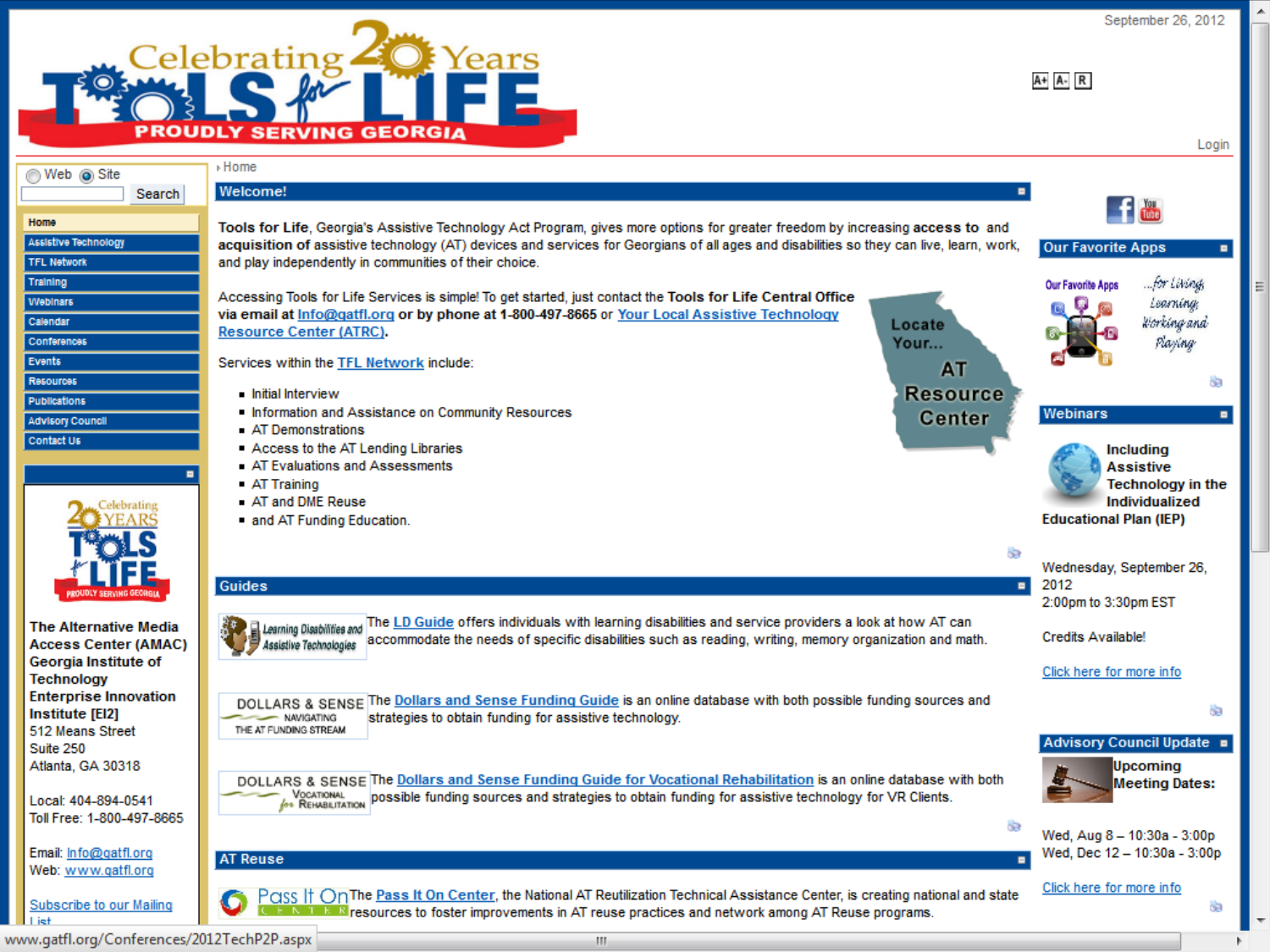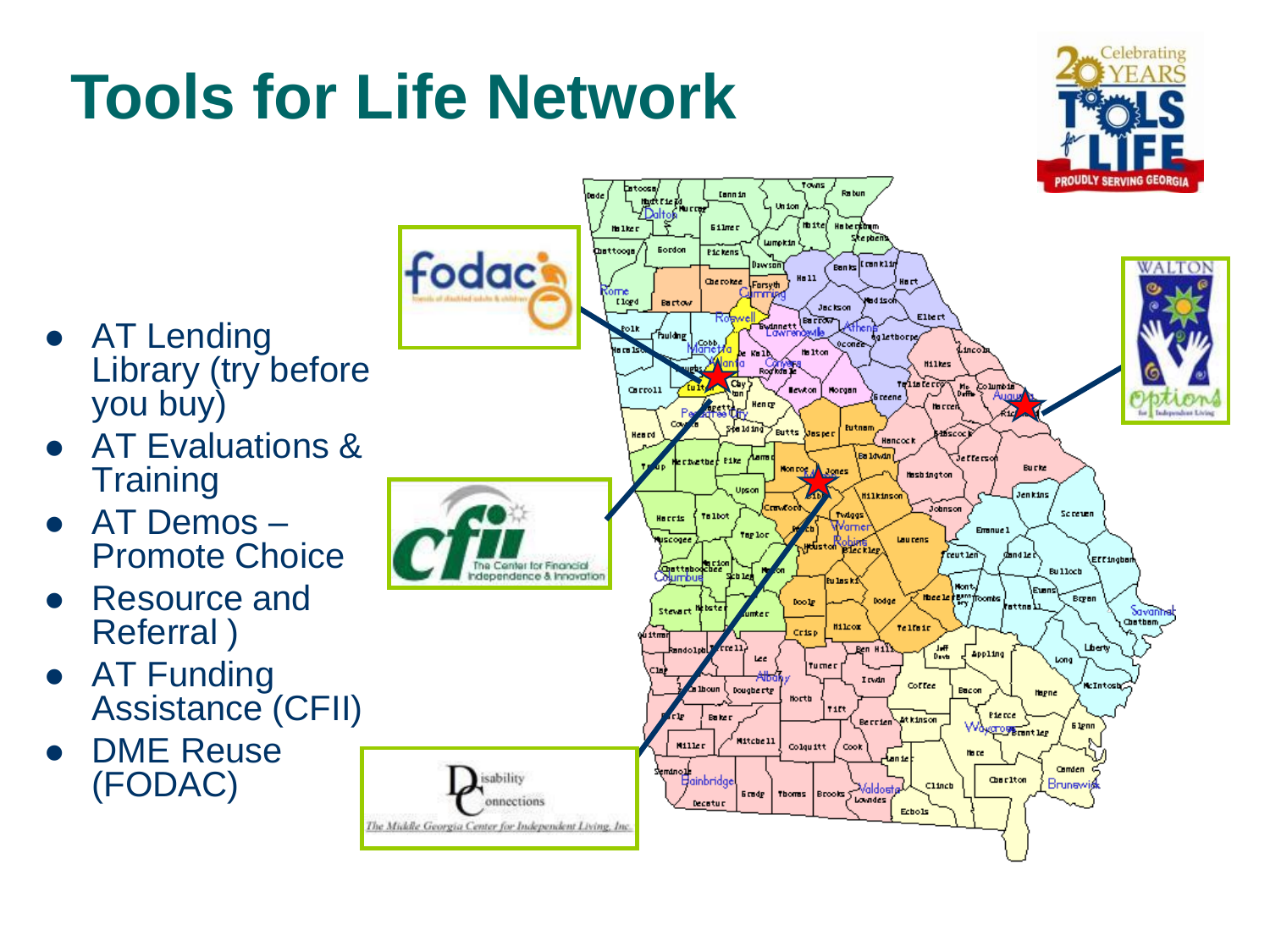

## **Statewide Activities**

- Tools for Life and AT Awareness
	- Presentations, Newsletters
- Funding Education and Assistance
	- Dollars & Sense, gTRADE, CFII, 1-800#
- AT Training, AT Demonstration, ATRCs
	- <http://www.gatfl.org/Training.aspx>
- Bi-Monthly Webinars
	- <http://www.gatfl.org/Training/Webinars.aspx>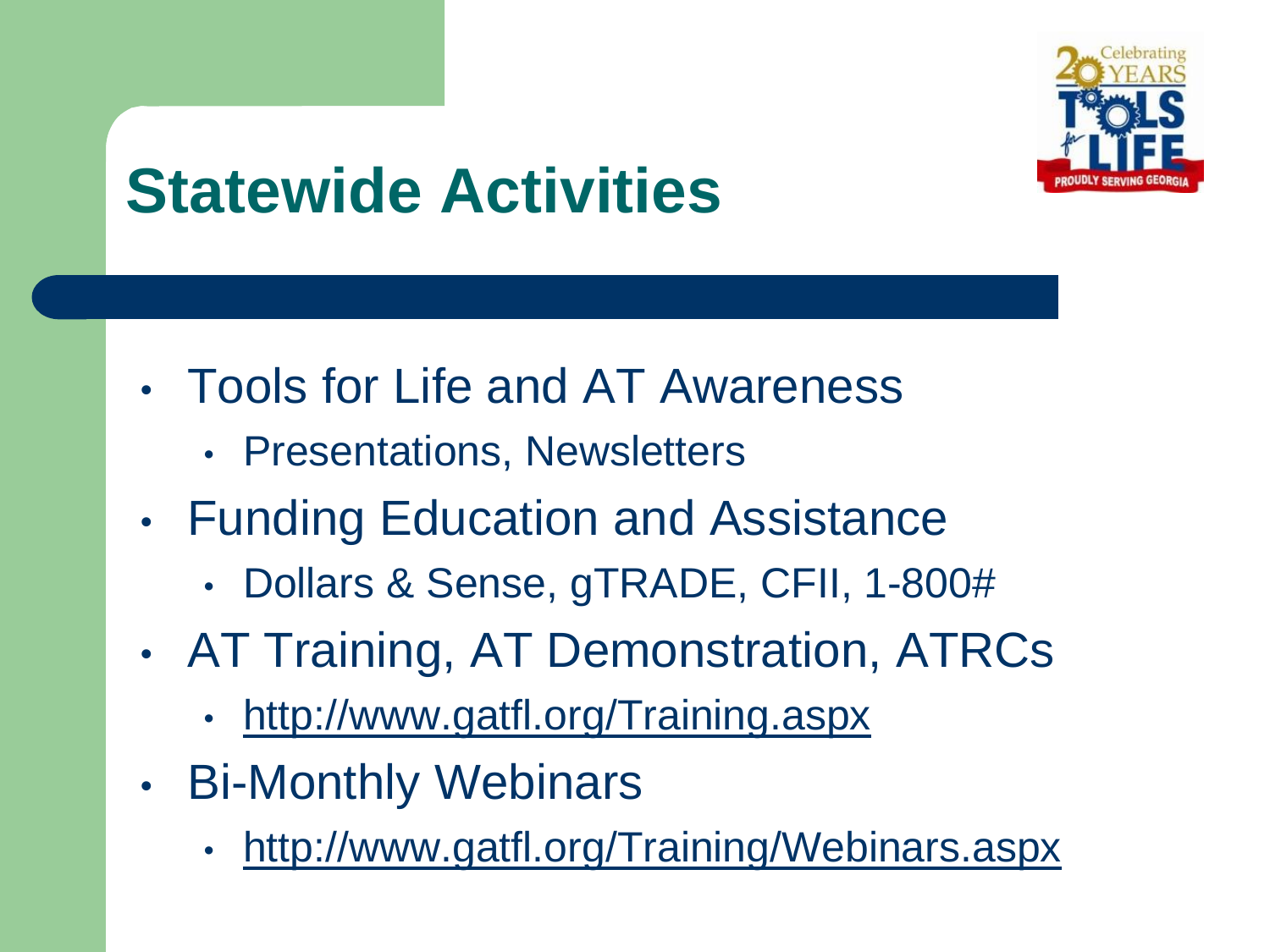**Upcoming Conference!** Free to Attend <http://gateseminar.eventbrite.com/>



**The Metro Atlanta Assistive Technology Consortium in partnership with Tools for Life Present:**

#### **Georgia Assistive Technology in Education (GATE) Conference**

#### *Opening the Georgia Assistive Technology in Education (GATE) to an Accessible Tomorrow*

Friday, December 7th, 2012 Fulton County Instructional Technology Center 2370 Union Road SW, Atlanta, GA 30331

**For Educators, Therapists, Parents and Community Members to gather and learn about Assistive Technology to help achieve access to the curriculum. Specialists in the field will be presenting a variety of sessions focusing on best practices, product demonstrations, and classroom implementation strategies that will help to support each student opening their "Accessible Tomorrow".**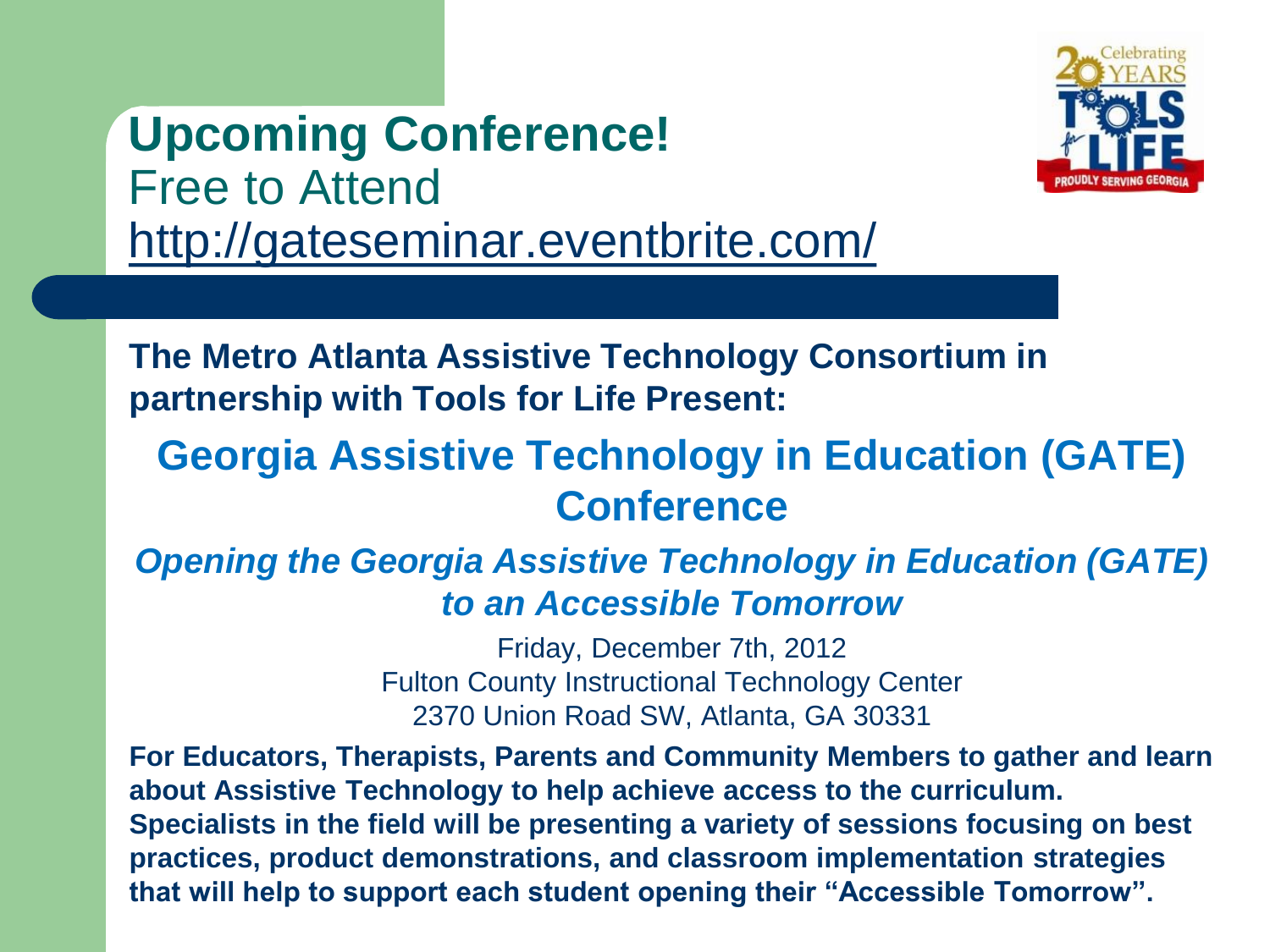

## **Your Speaker Today**

*Pat Satterfield, MA CE CREATE, the Center for Research & Expansion of Assistive Technology Access*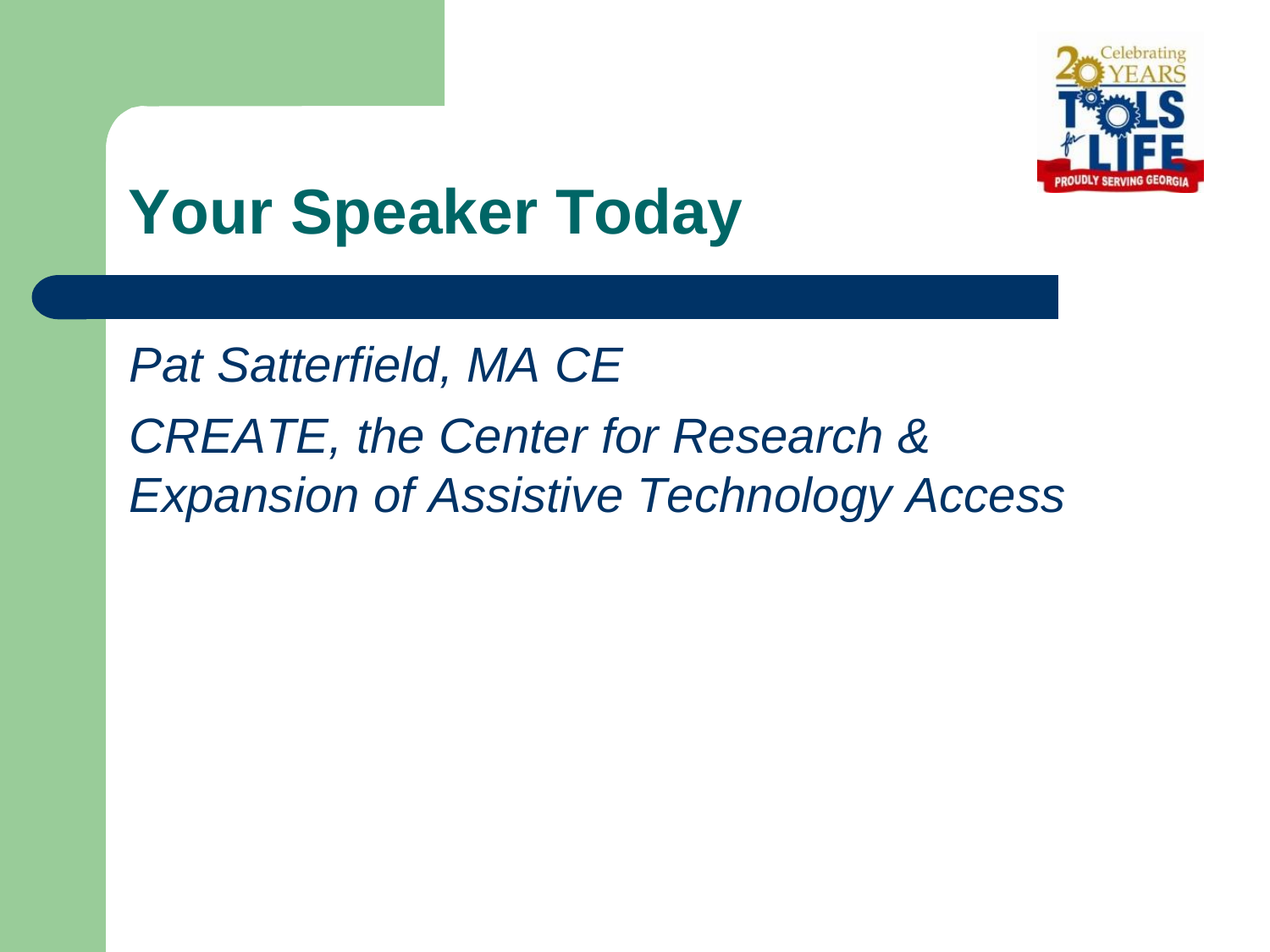#### **QIAT – Quality Indicators for Assistive Technology Services**

- Quality Indicators
- **•** Listserv
- Resource Bank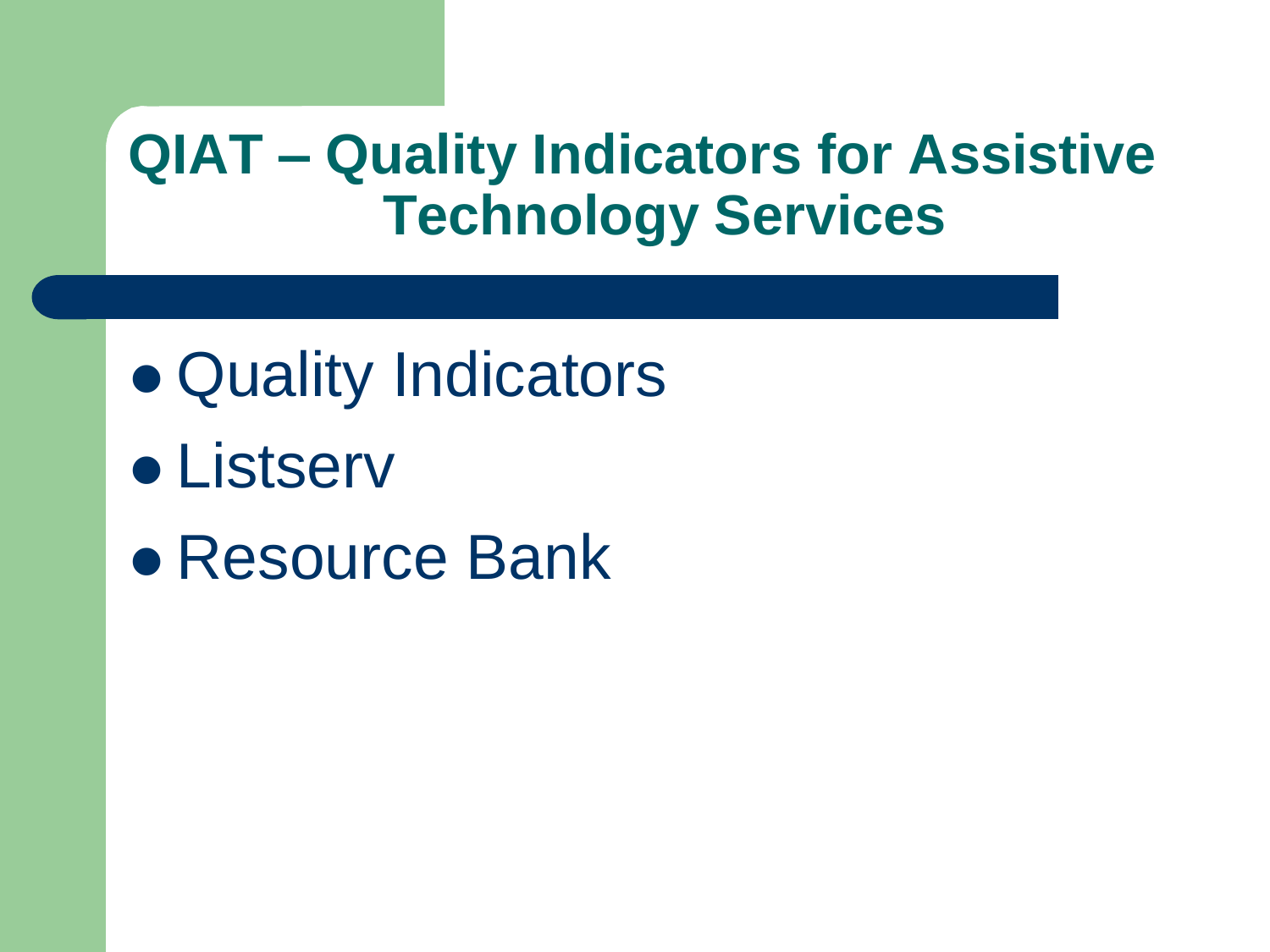#### **GPAT – Georgia Project for Assistive Technology**

- Explanations of the Federal and State mandates for consideration and documentation
- Narrative and PowerPoint resources
- AT Consideration Checklist
- AT Resource Guide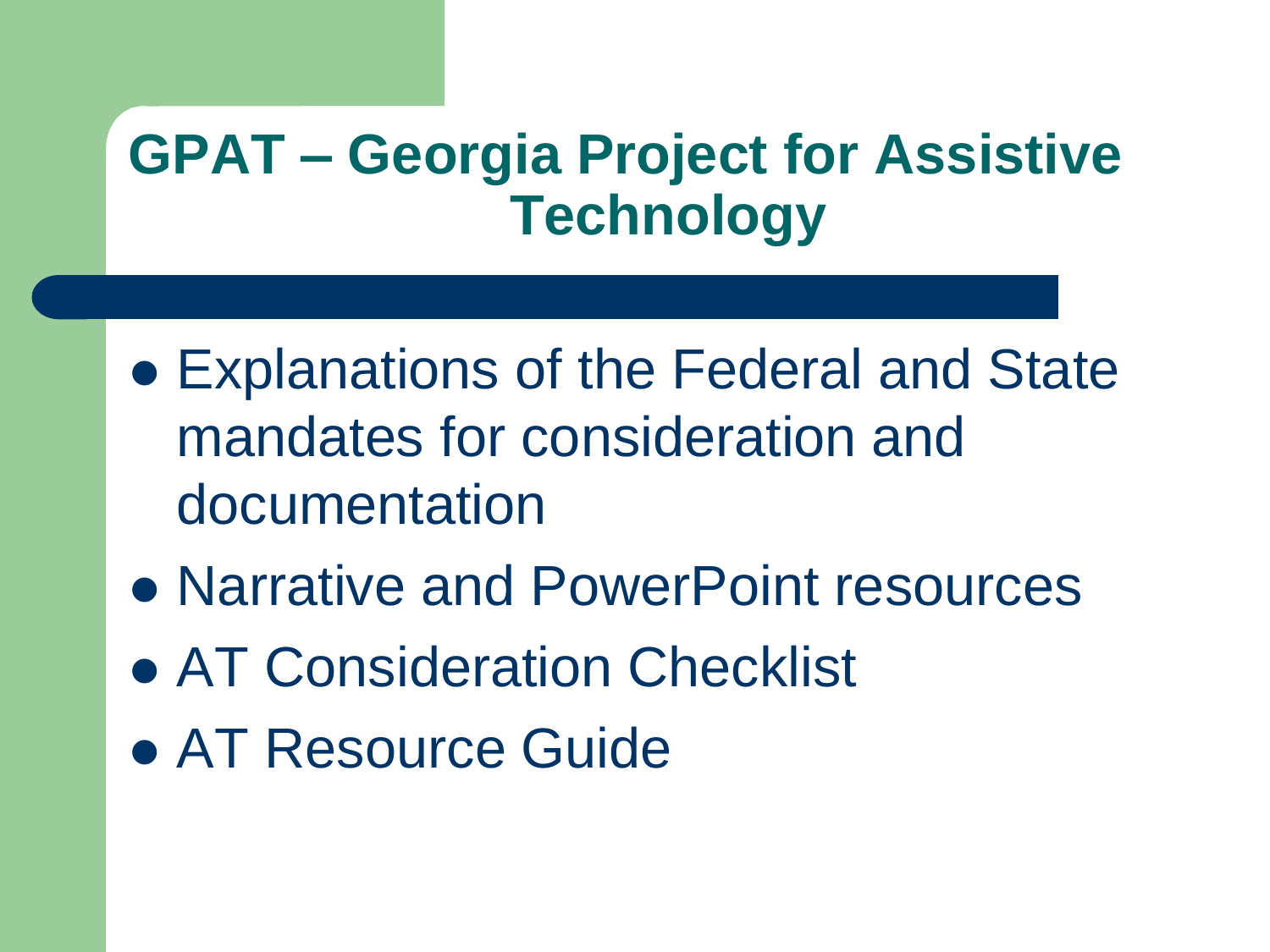## **Trends in Education Affecting AT**

- Common Core Standards
- Co-Teaching and Inclusion
- Universal Design for Learning
- One to One Computing
- **Reuse**

None of these change the legal mandate to consider AT for each student with an IEP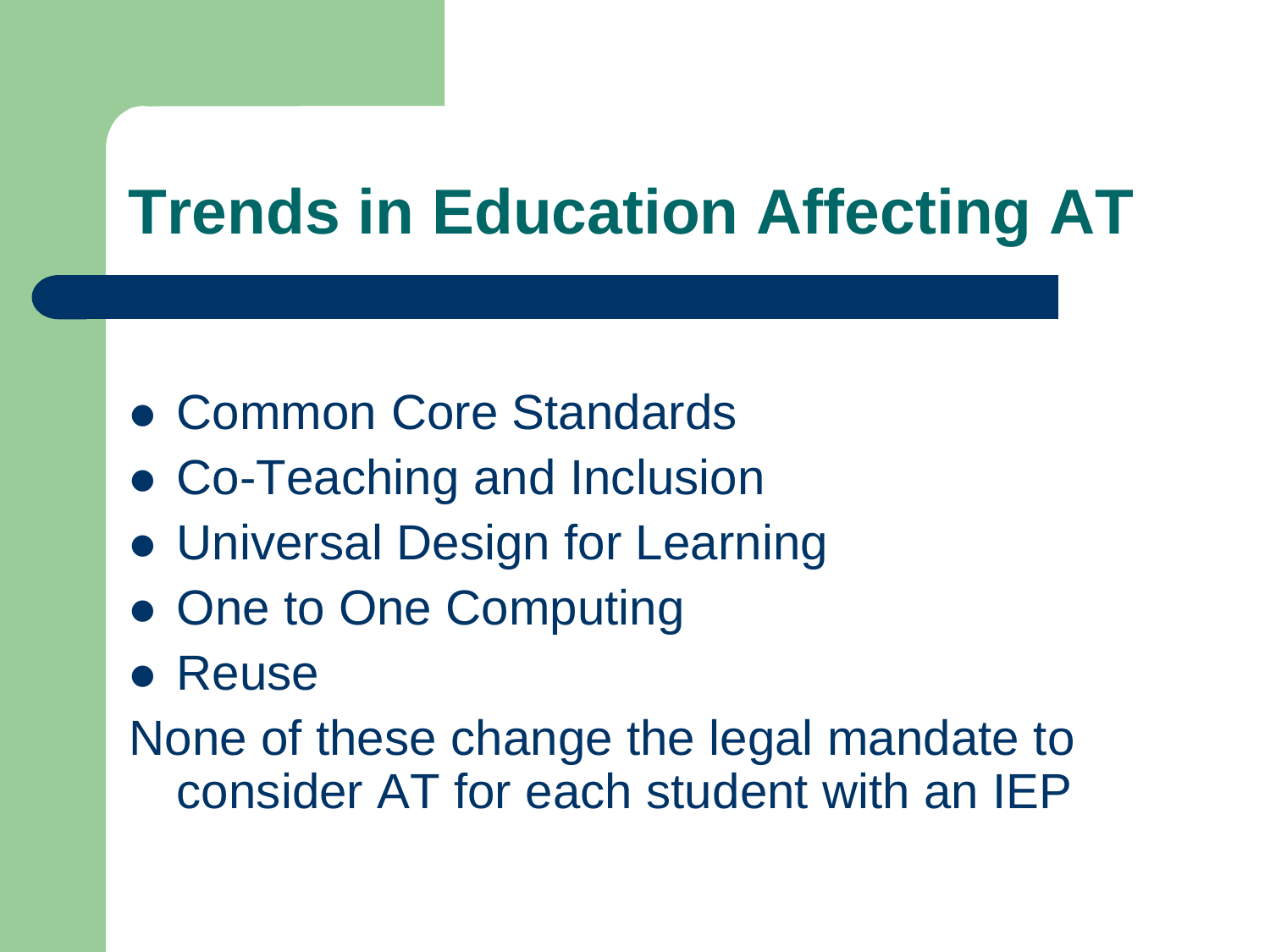# **IDEA – AT Must be Considered**

- Every IEP team must consider a student's need for Assistive Technology in order to achieve the goals that the team has established for the student. (Goals first, then AT decisions)
- **AT devices and services must be** documented in the IEP (Is what the student needs, when he/she needs it, and what support is needed for the student to learn to use it documented?)

§ Section 300.324 Development, review, and revision of IEP

- **(1) Consideration of special factors. The IEP team must-**
- **(v) Consider whether the child needs assistive technology devices and services.**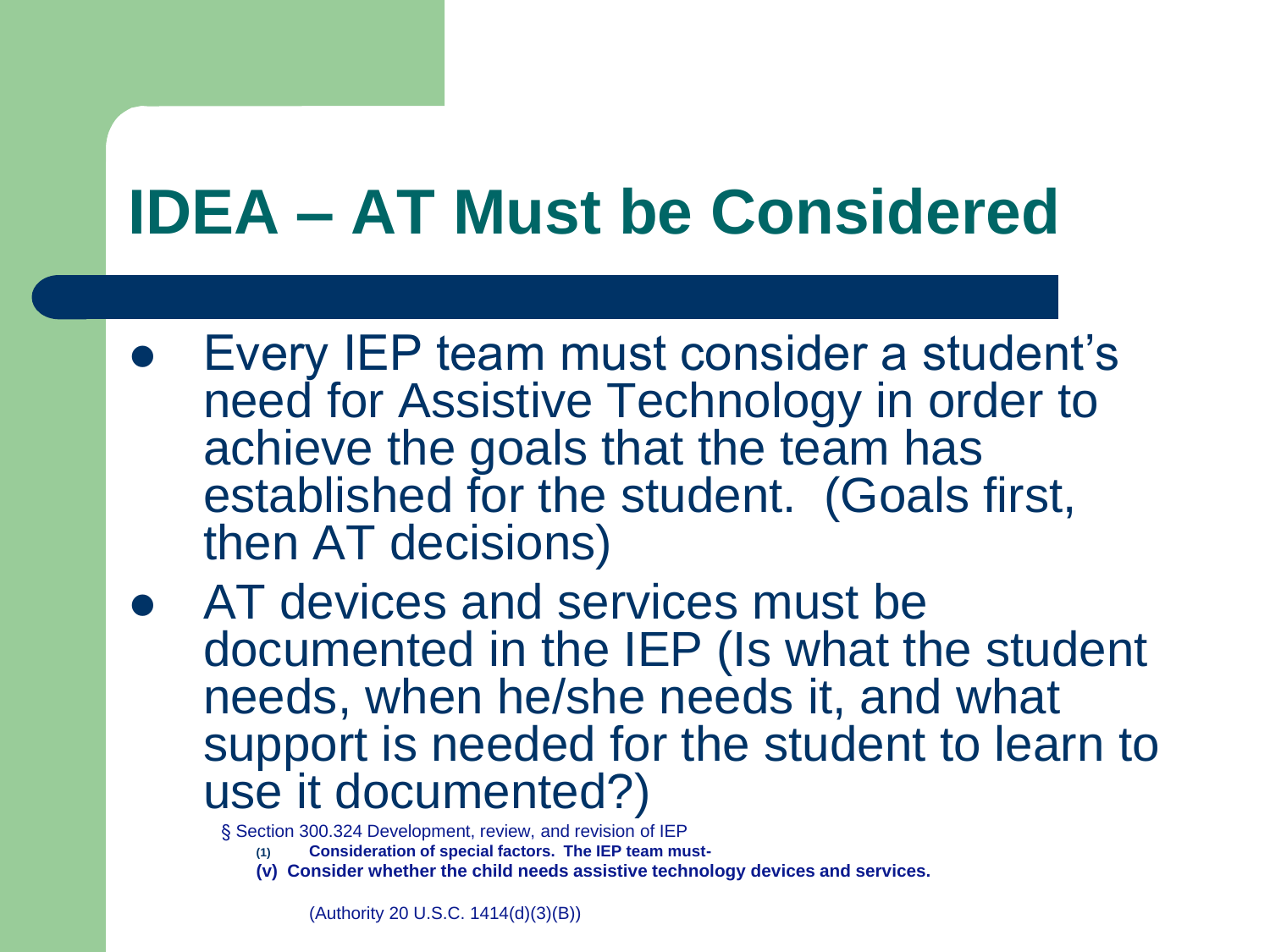## **Definitions for AT Devices**

Assistive technology devices are identified in the IDEA 2004 as: Any item, piece of equipment or product system, whether acquired commercially off the shelf, modified, or customized, that is used to increase, maintain, or improve the functional capabilities of children with disabilities.

The term does not include a medical device that is surgically implanted, or the replacement of such device. *(Authority 20 U.S.C. 1401(1))*

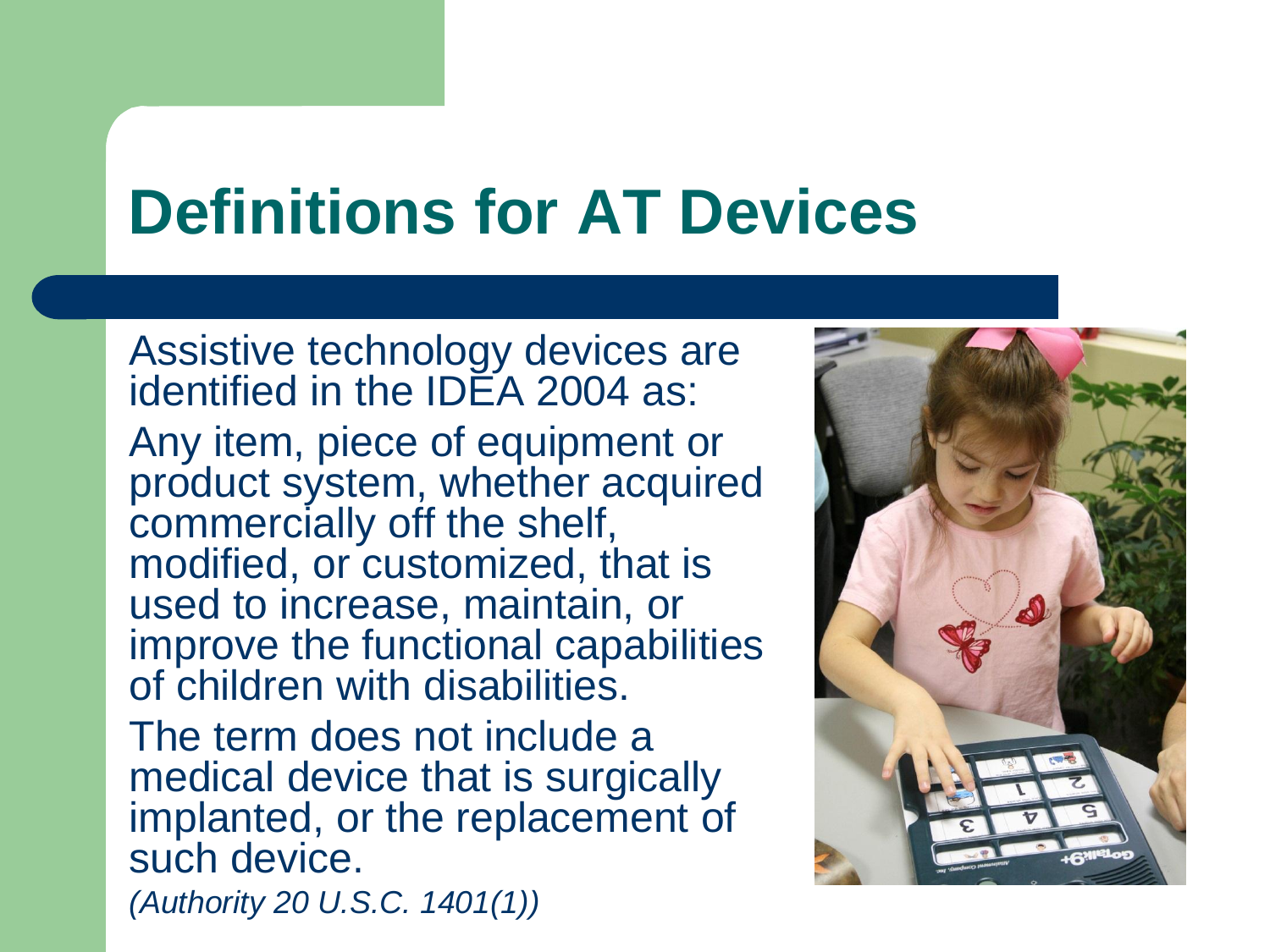# **Definitions for AT Services**

As defined in IDEA, an assistive technology service is: Any service that directly assists a child with a disability in the selection, acquisition, and use of an assistive technology device. The term includes -

- $\checkmark$  The evaluation of the needs of a child with a disability, including a functional evaluation of the child in the child's customary environment;
- $\checkmark$  Purchasing, leasing, or otherwise providing for the acquisition of assistive technology devices by children with disabilities:
- $\checkmark$  Selecting, designing, fitting, customizing, adapting, applying, retaining, repairing, or replacing AT devices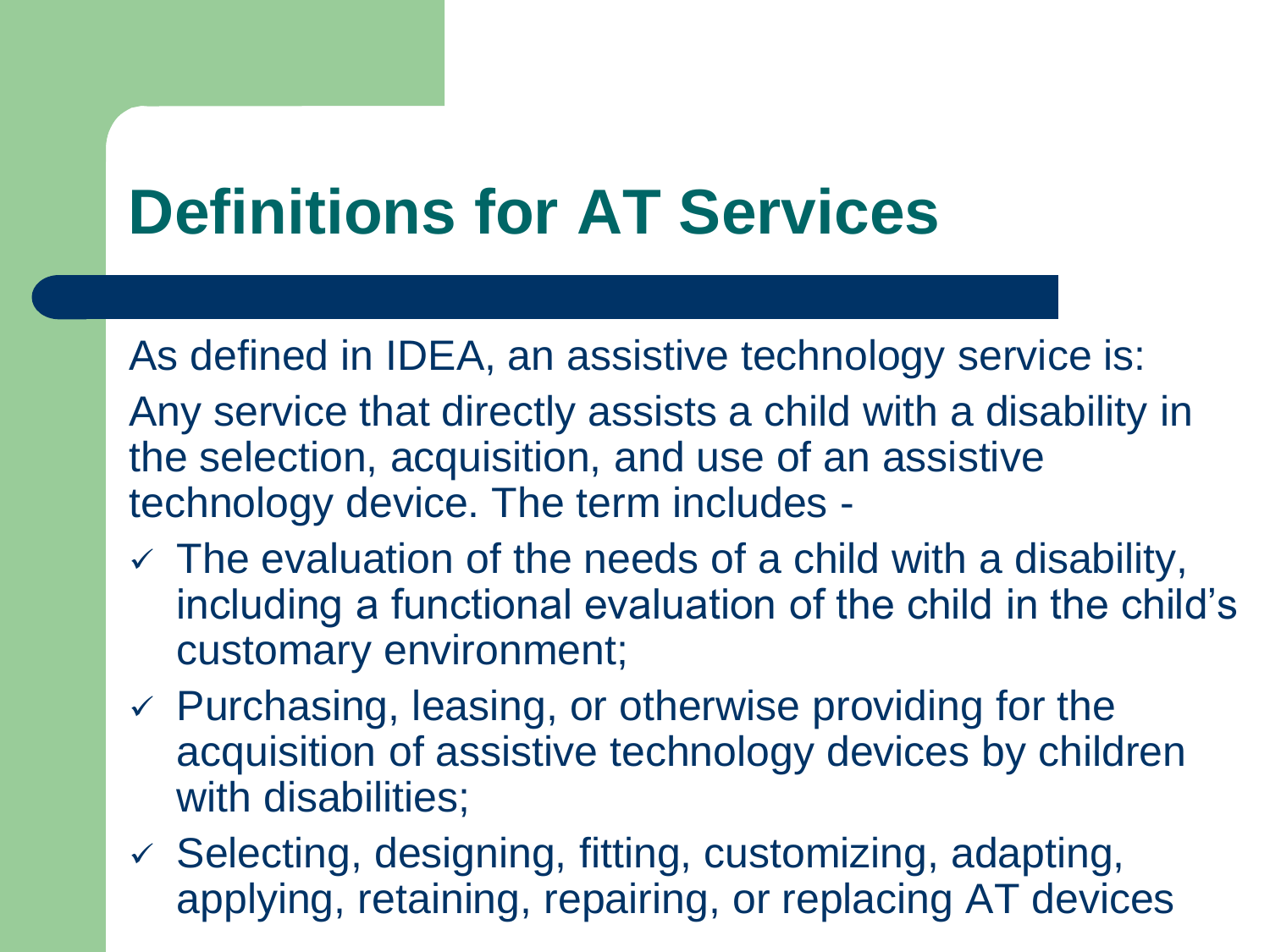# **Definitions for AT Services**

- Coordinating and use other therapies, interventions, or services with assistive technology devices, such as those associated with existing education and rehabilitation plans and programs;
- Training or technical assistance for a child with a disability or, if appropriate, that child's family; and
- Training or technical assistance for professionals (including individuals or rehabilitation services), employers, or other individuals who provide services to employ, or are otherwise substantially involved in the major life functions of children with disabilities.
- (Authority 20 U.S.C. 1401(2))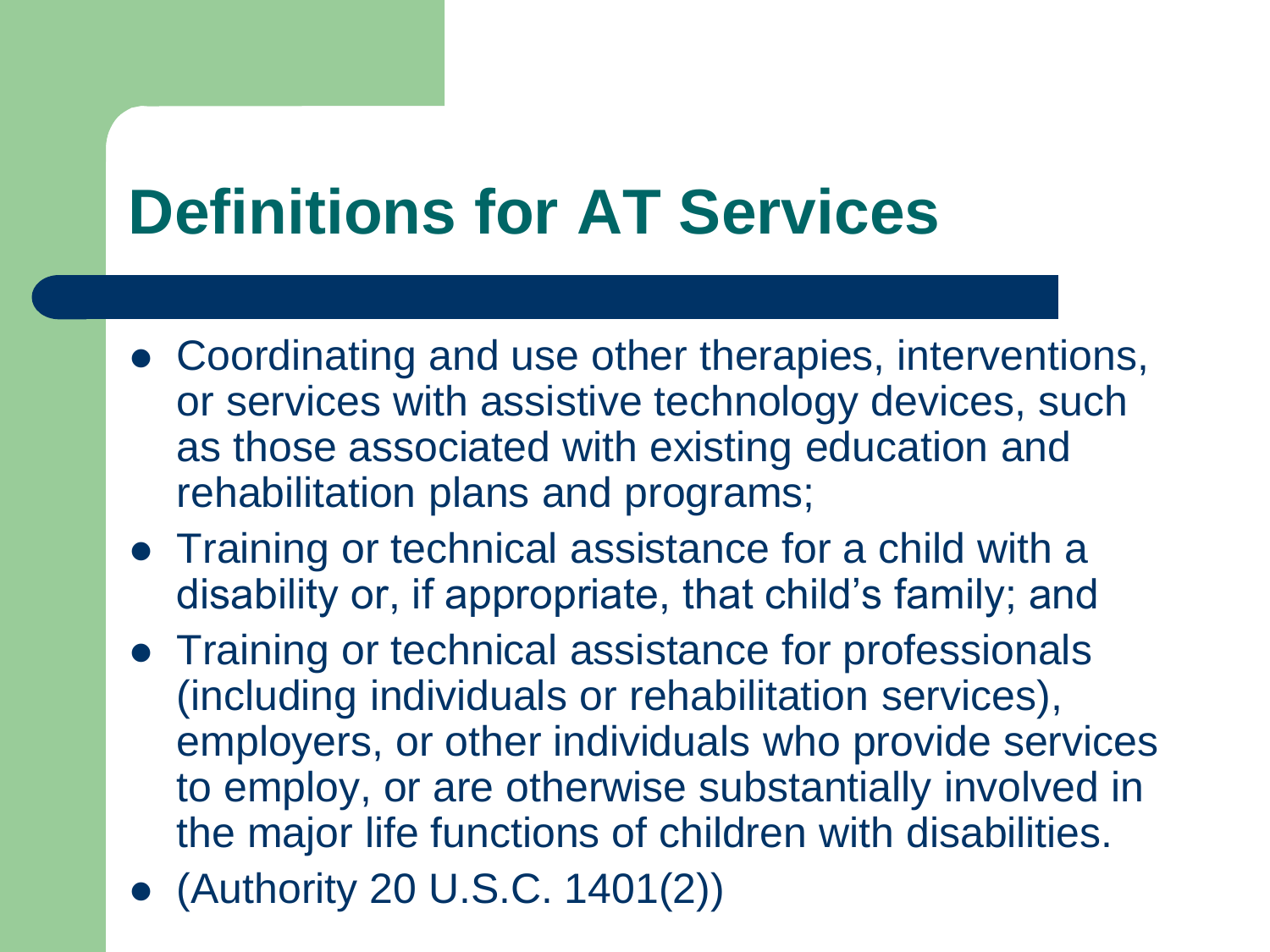## **Barriers to Consideration**

- Lack of AT knowledge by IEP team members
- Concern about implementation of AT
- Fear of district not being able to provide what is recommended – cost of AT, time for services to be provided
- Lack of clear policy about AT consideration within the district
- Others?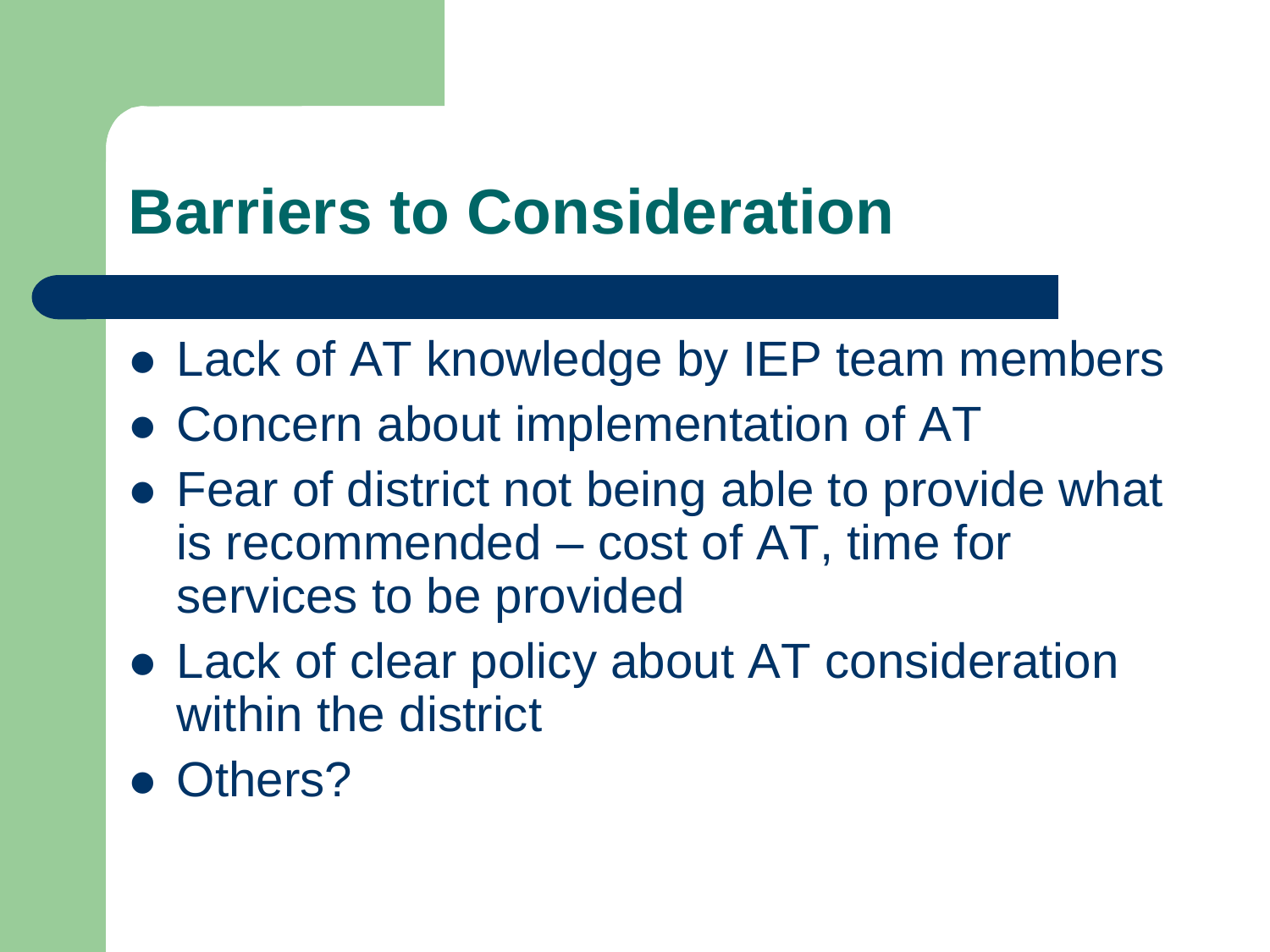#### **Guideline – District Policy**

- The local educational agency (LEA) has guidelines for documenting AT needs in the IEP and requires their consistent application.
- Intent: The LEA provides guidance to IEP teams about how to document AT needs, devices and services, as a part of specially designed instruction, related services, or supplementary aids and services.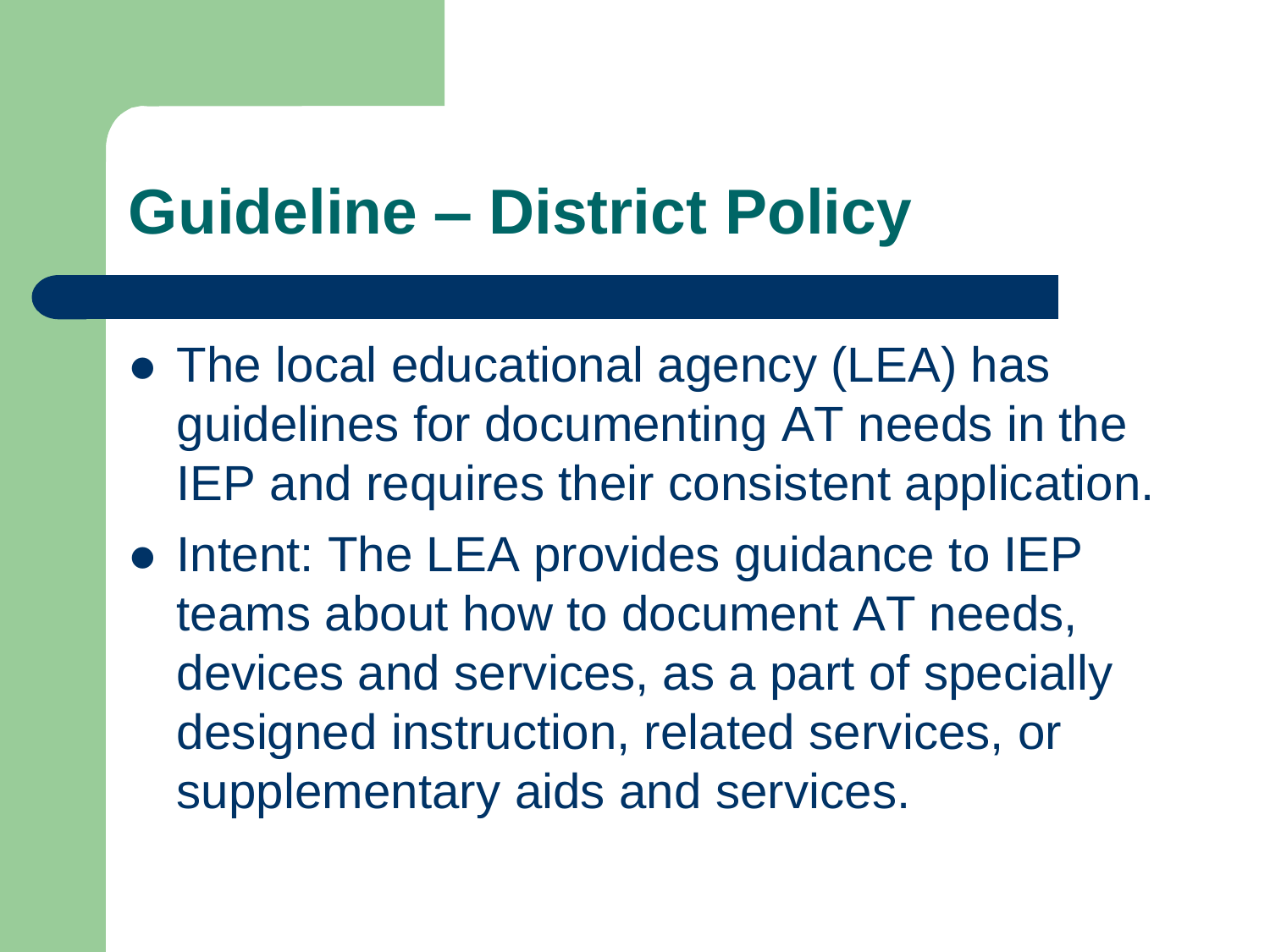# **Key Questions: Policy**

- Does the district have written guidelines?
- Are guidelines systematically disseminated?
- Does the IEP team have a working knowledge of the guidelines?
- Is there a designated person to provide support to IEP teams in addressing guidelines?
- Are guidelines consistently implemented?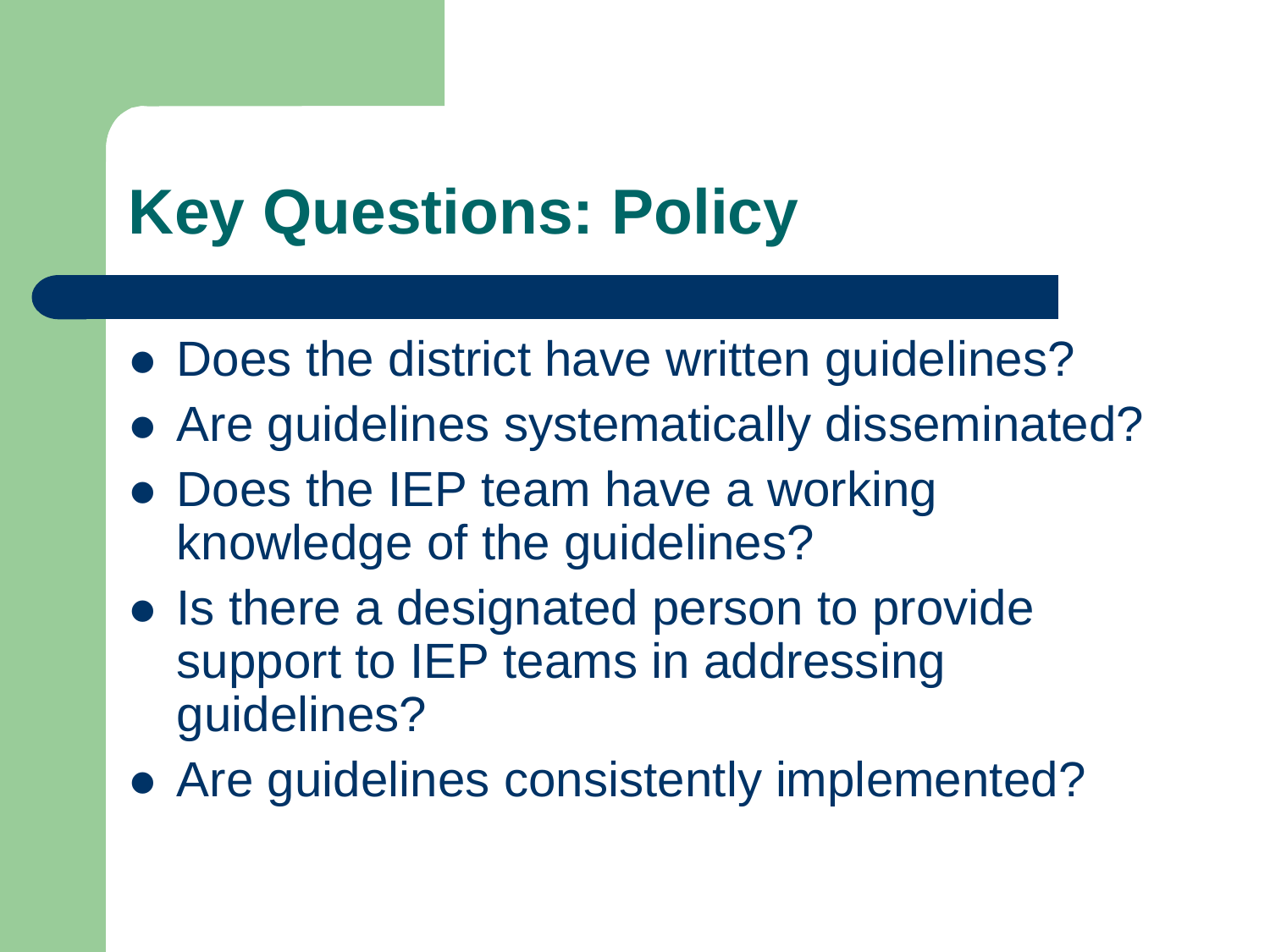## **District Policy**

- The process should be applicable to students with all types of disabilities and ability levels.
- The process should be applicable to students of all ages.
- The process should include an analysis of the instructional and access areas that are relevant to the student.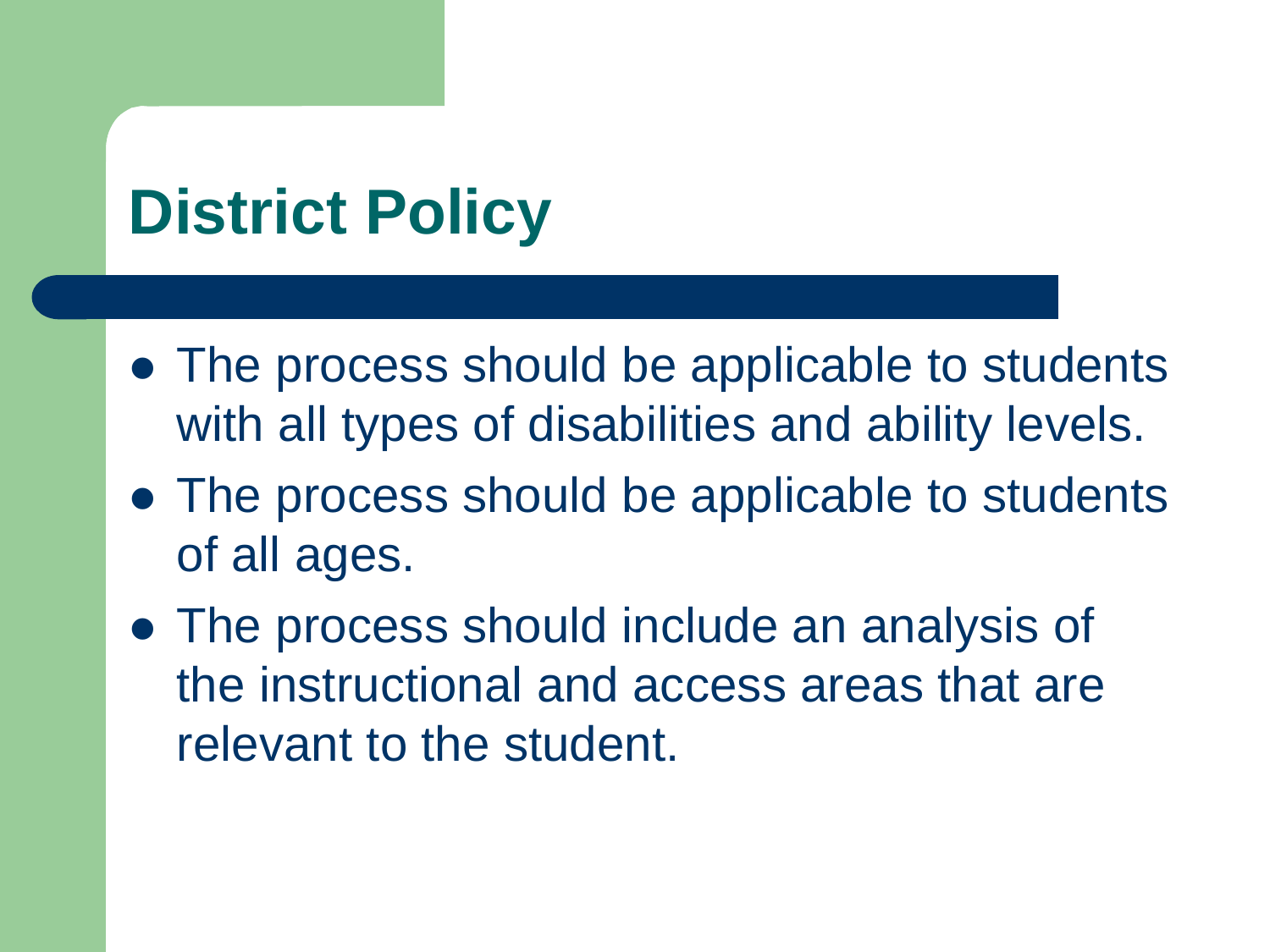## **District Policy**

- The process should also include a review of the educationally relevant tasks with each of the appropriate instructional access areas.
- The process should include a review of the different environments in which the student is required to produce the relevant tasks referenced above.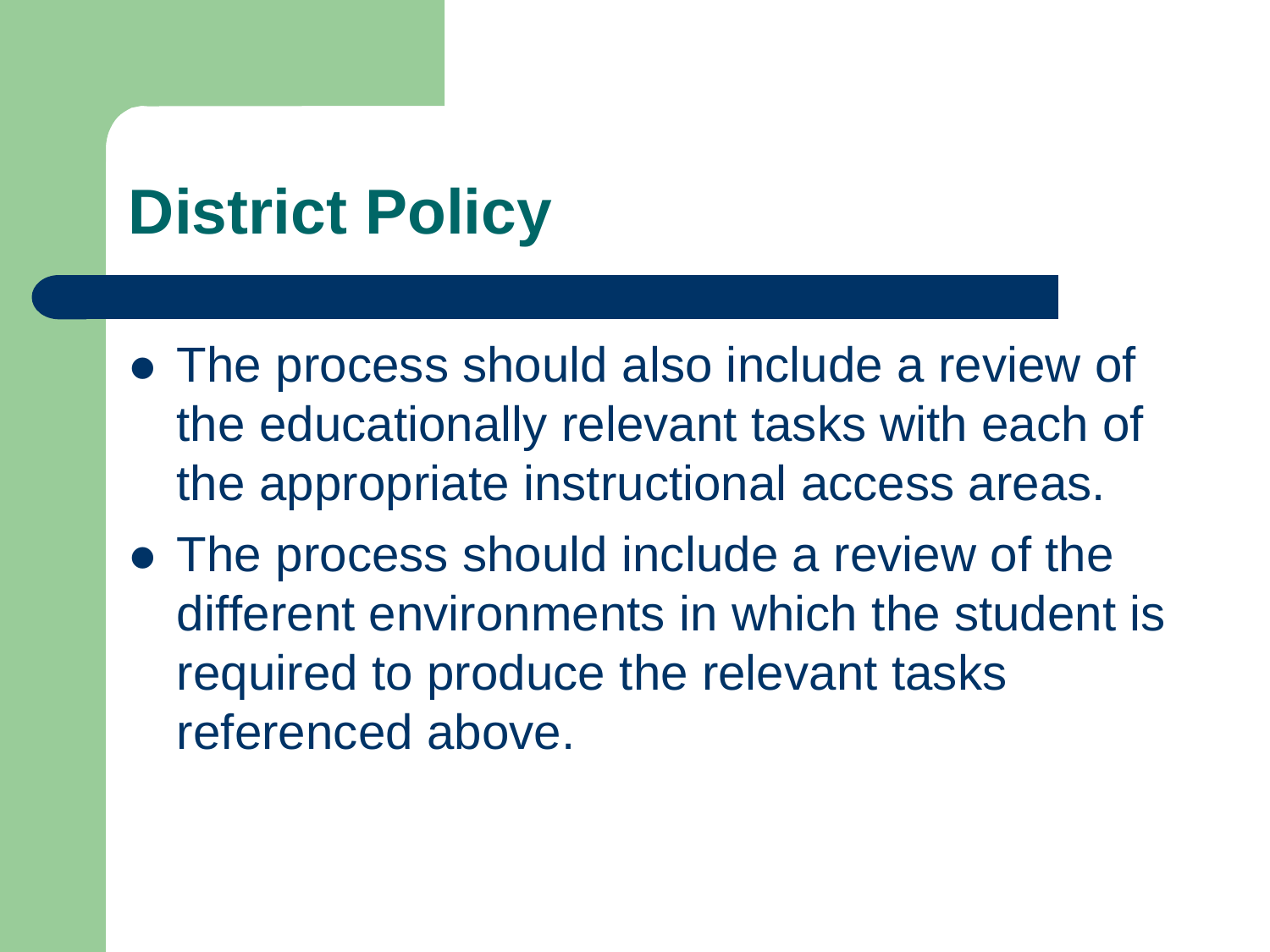## **District Policy**

- The process should include a review of the standard classroom tools, accommodations, modifications, and assistive technology solutions that are currently in place and a determination as to whether these strategies are adequate to meet the student's needs.
- The process should include a generation of potential solutions, including assistive technology, if the student's needs are not being met.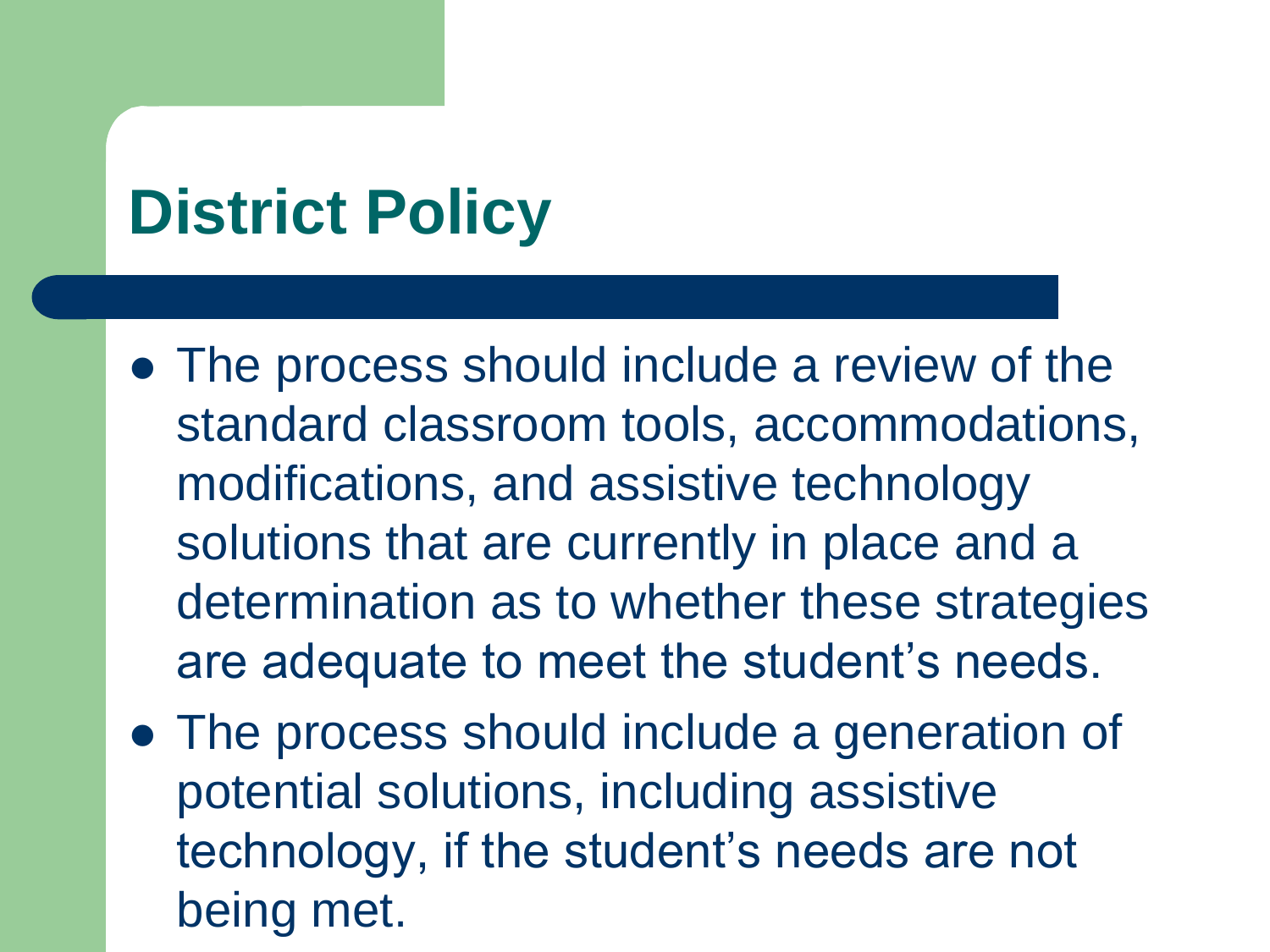#### **Guideline - Achievement of Goals**

The IEP illustrates that AT is a tool to support achievement of goals and progress in the general curriculum by establishing a clear relationship between student needs, AT devices and services, and the student's goals and objectives.

**Intent:** Most goals are created prior to considering AT but some additional goals may be developed related specifically to the appropriate use of AT. These may be included under Special Factors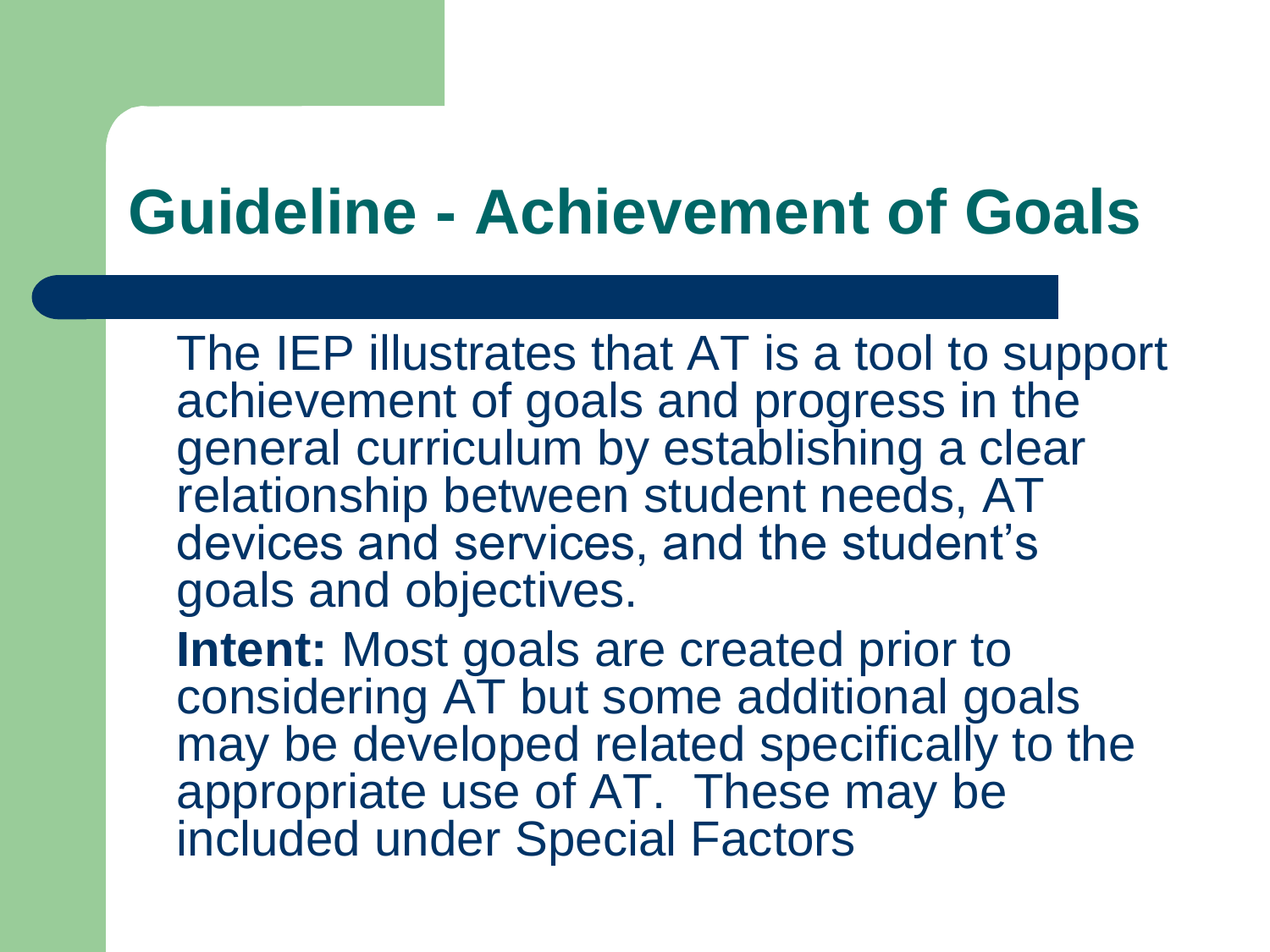# **Key Questions**

- Would another person reading this IEP be able to determine what AT devices and services were considered and the basis of the decisions that were made?
- Does the AT discussed relate to identified educational needs?
- Does the use of AT assist in the achievement of individual goals?
- Is AT needed to remove barriers to the general curriculum?
- Is AT needed to complete relevant tasks?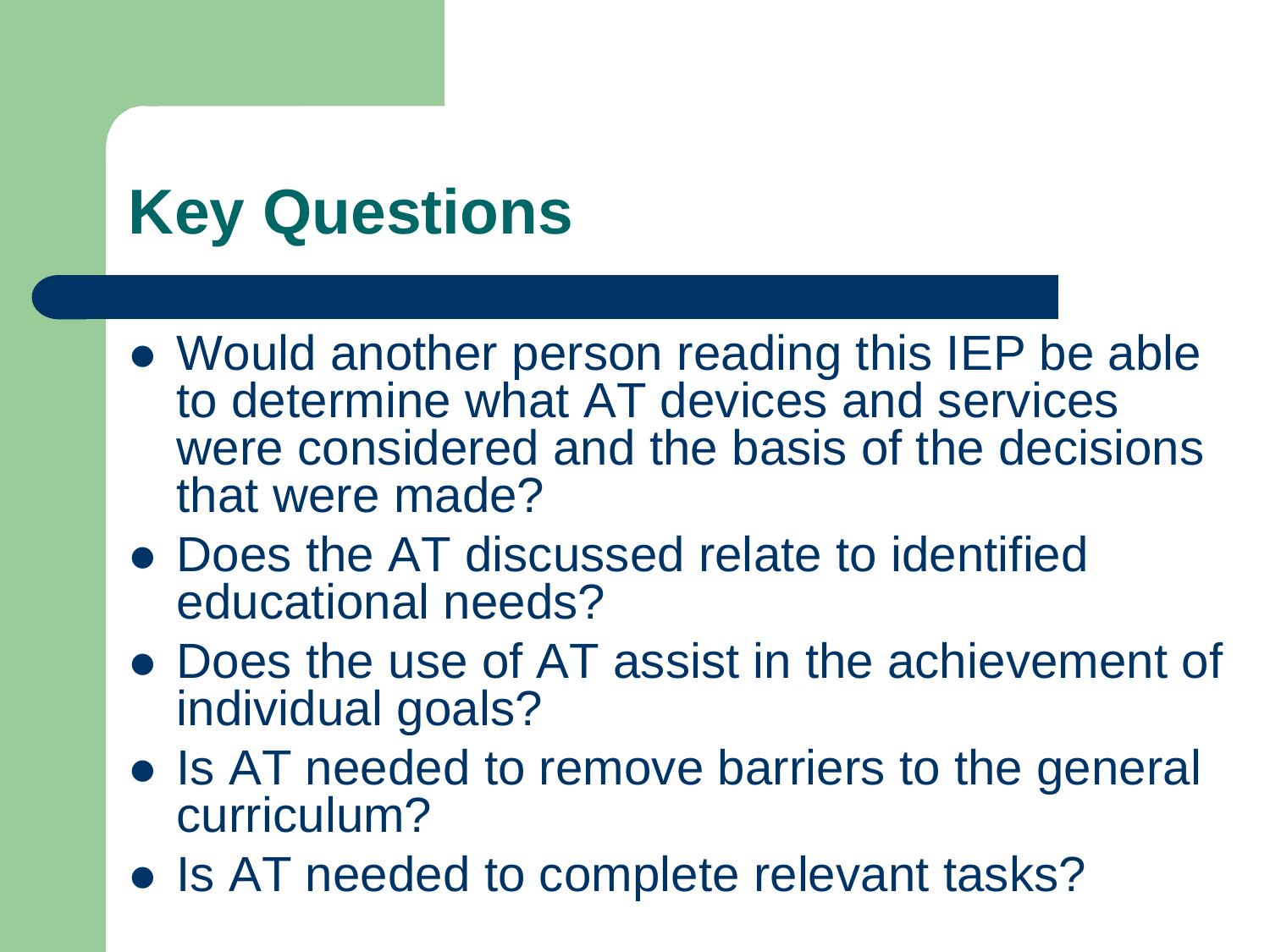# **Key Questions for Consideration**

- What do we want the student to be able to do?
- Can the student do that independently with standard classroom tools?
- Can student accomplish goals with accommodations and modifications?
- If not, what additional supports are needed?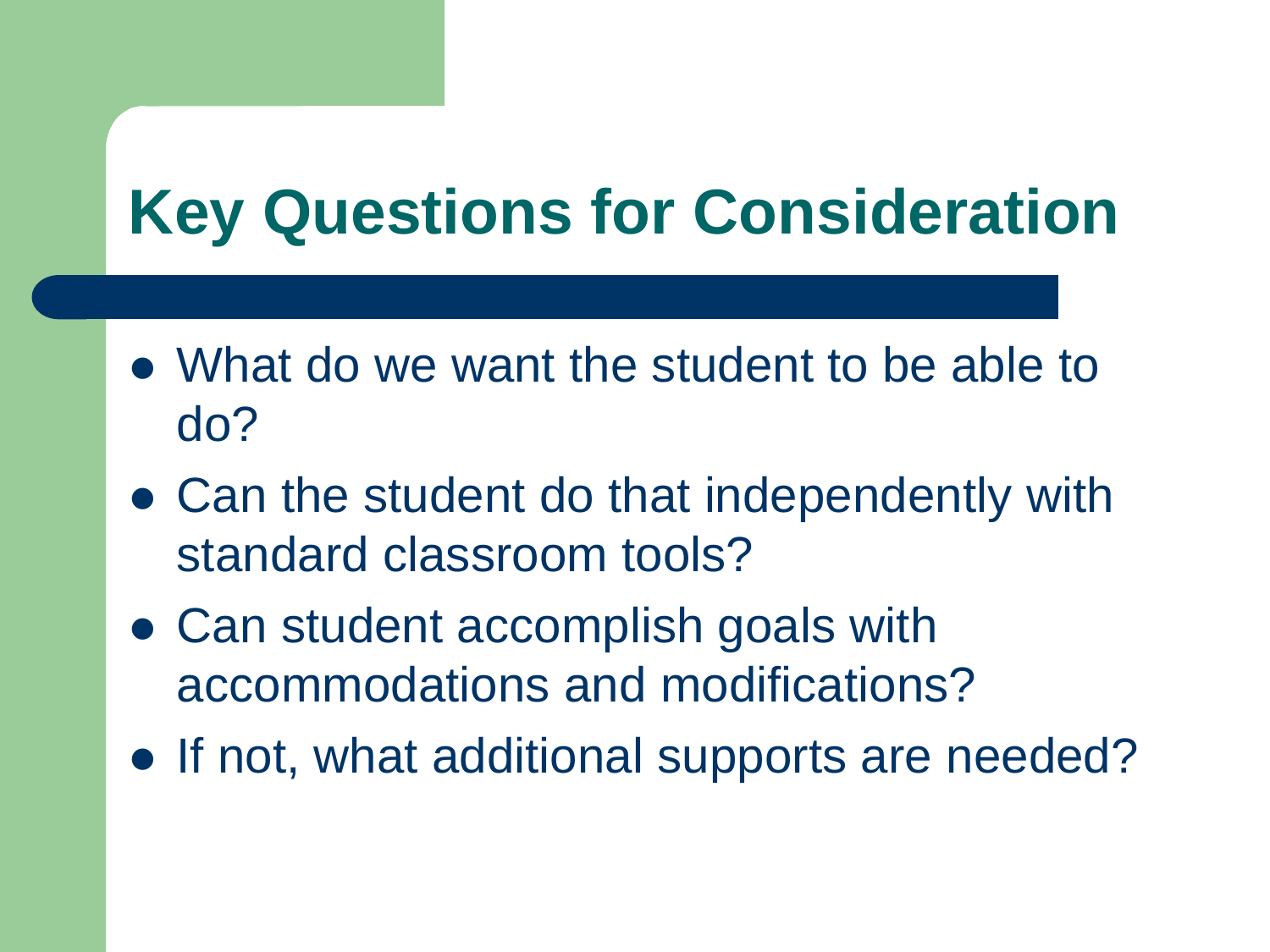#### Assistive Technology Consideration Checklist

| Student: |  |  |
|----------|--|--|
|          |  |  |

School: Analysis and the contract of the contract of the contract of the contract of the contract of the contract of the contract of the contract of the contract of the contract of the contract of the contract of the contr

Date: the contract of the contract of the contract of the contract of the contract of the contract of the contract of the contract of the contract of the contract of the contract of the contract of the contract of the cont

#### **DIRECTIONS**

1. Please check ( \*) the instructional or access areas in which the student is experiencing difficulty completing instructional tasks and/or meetings goals, benchmarks, or objectives. Record each of the checked areas in Column A of the boxes below (one area per box).

| ∐ Writing                   | / Spelling             | Reading                         | Math<br>ப                      |
|-----------------------------|------------------------|---------------------------------|--------------------------------|
| Study/Organizational Skills | l Listening.           | $\Box$ Oral Communication.      | □ Seating/Positioning/Mobility |
| □ Daily Living Activities   | Recreation and Leisure | Pre-vocational and Vocational ( | $\Box$ Other Specify:          |

- 2. Specify all relevant tasks (e.g. copying notes from board, responding to teacher questions, etc.) within each area in the space provided. Check the settings in which the task is required: GEC: General Education Classroom SEC: Special Education Classroom COM: Community HOM: Home.
- 3. In Column B, specify the standard classroom tools (low technology to high technology) used by the student to complete relevant tasks identified in Column A. Place a check ( \*) in the appropriate box in Column B regarding independence or lack of independence with the identified tasks using standard classroom tools. For areas in which the student can complete the tasks independently with standard classroom tools, it will not be necessary to complete Columns C-D.
- 4. In Column C, specify the accommodations/modifications and assistive technology solutions that are currently being utilized. Place a check ( v) in the appropriate box in Column B regarding independence or lack of independence with the identified tasks using the identified accommodations/modifications and assistive technology solutions.
- 5. Complete Column D if the student cannot adequately complete the task with accommodations/modifications and assistive technology solutions specified in column C.

| ____ |
|------|

| A. Instructional or Access Areas               | B. Independent with Standard<br>Classroom Tools | C. Completes Tasks with Accommodations/Modifications and/or<br>Assistive Technology Solutions Currently in Place |                                | D. Additional Solutions/Services<br>Considered including |
|------------------------------------------------|-------------------------------------------------|------------------------------------------------------------------------------------------------------------------|--------------------------------|----------------------------------------------------------|
|                                                |                                                 | Accommodations/<br>Modifications                                                                                 | Assistive Technology Solutions | Assistive Technology                                     |
|                                                | $\Box$ Independent                              | Independent                                                                                                      | Independent                    |                                                          |
|                                                | $\Box$ Not Independent                          | Not Independent                                                                                                  | $\blacksquare$ Not Independent |                                                          |
|                                                |                                                 |                                                                                                                  |                                |                                                          |
|                                                |                                                 |                                                                                                                  |                                |                                                          |
|                                                |                                                 |                                                                                                                  |                                |                                                          |
|                                                |                                                 |                                                                                                                  |                                |                                                          |
| $\Box$ GEC $\Box$ SEC $\Box$ COM $\Box$<br>HOM |                                                 |                                                                                                                  |                                |                                                          |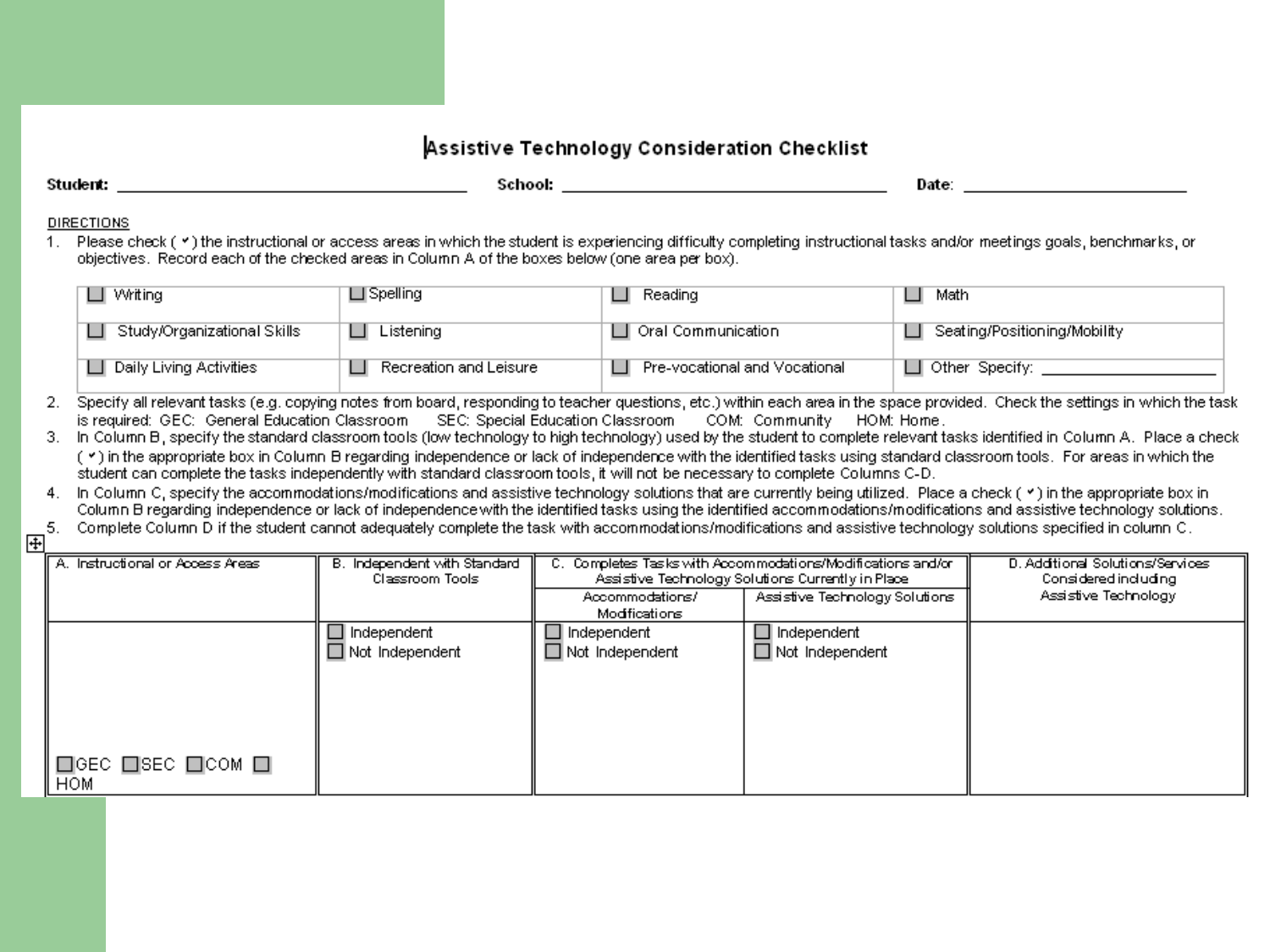#### SETT Framework

 The SETT framework is one of several tools which help in gathering, organizing, and analyzing data used to make collaborative Assistive Technology and programming decisions.



 Goal: Assistive Technology which is well matched to the individual's needs, abilities, and support. Joy Zabala (2010) www.joyzabala.com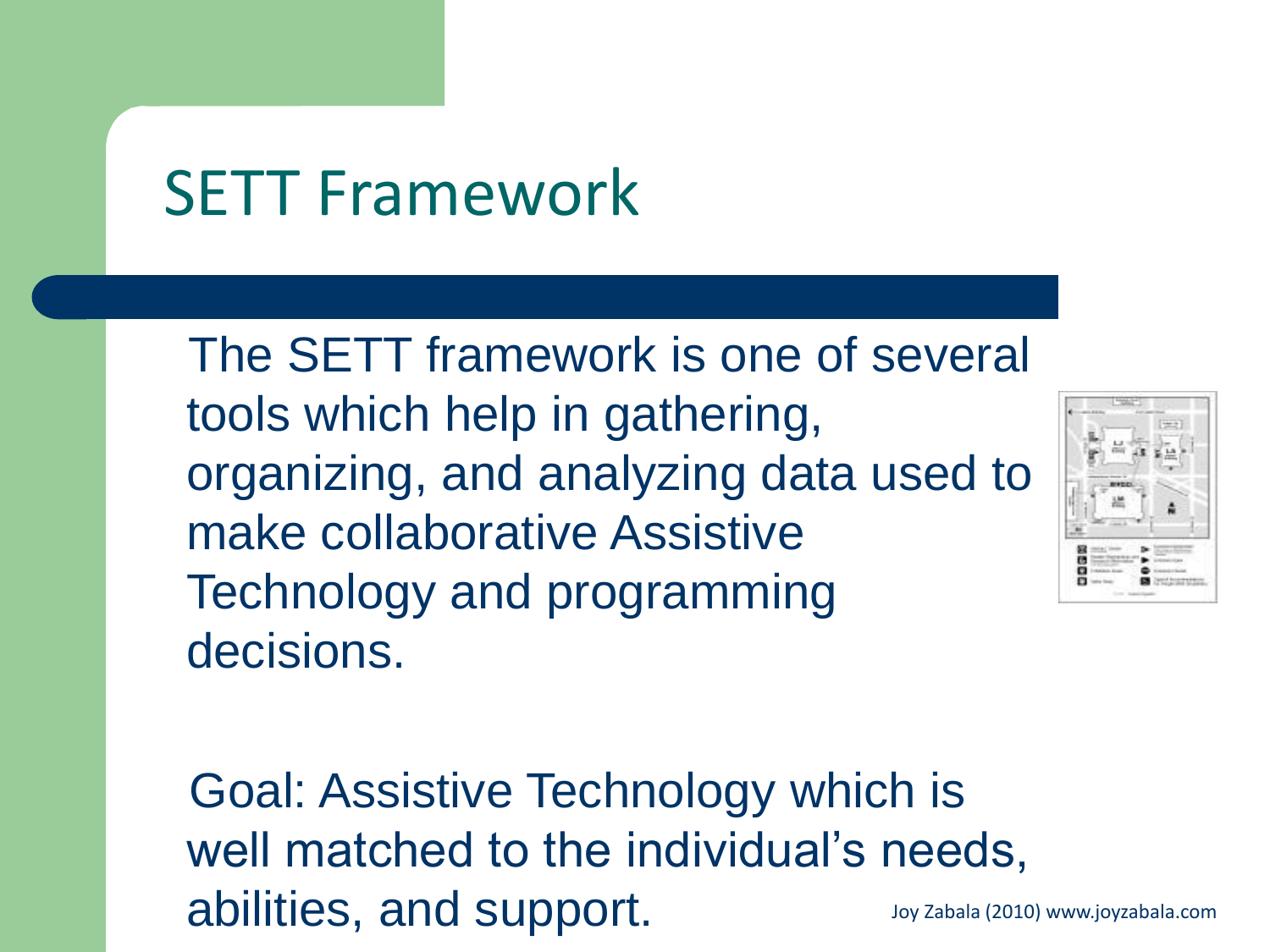## SETT Framework

- **O** Student
- **Environment**
- **n** Tasks
- **O** Tools
- Re-SETT



Joy Zabala (2010) www.joyzabala.com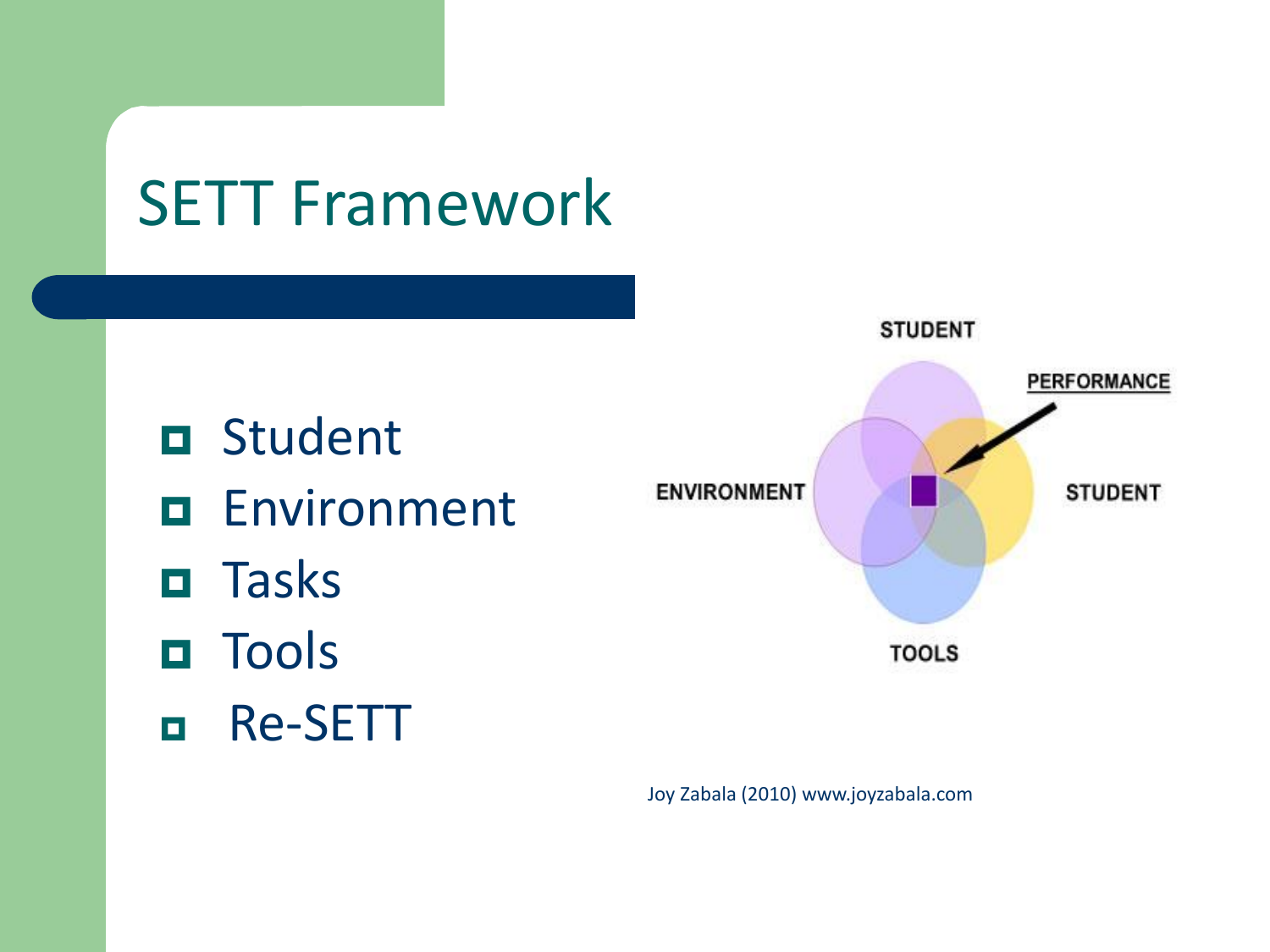#### **Guideline - AT Services**

- All services that the IEP team determines are needed to support selection, acquisition, and use of assistive technology devices are designated in the IEP.
- **Intent:** The provision of AT services is critical to the effective use of AT. IEP should describe what services are needed. (evaluation, customization, maintenance, coordination of services, training for student, family, staff)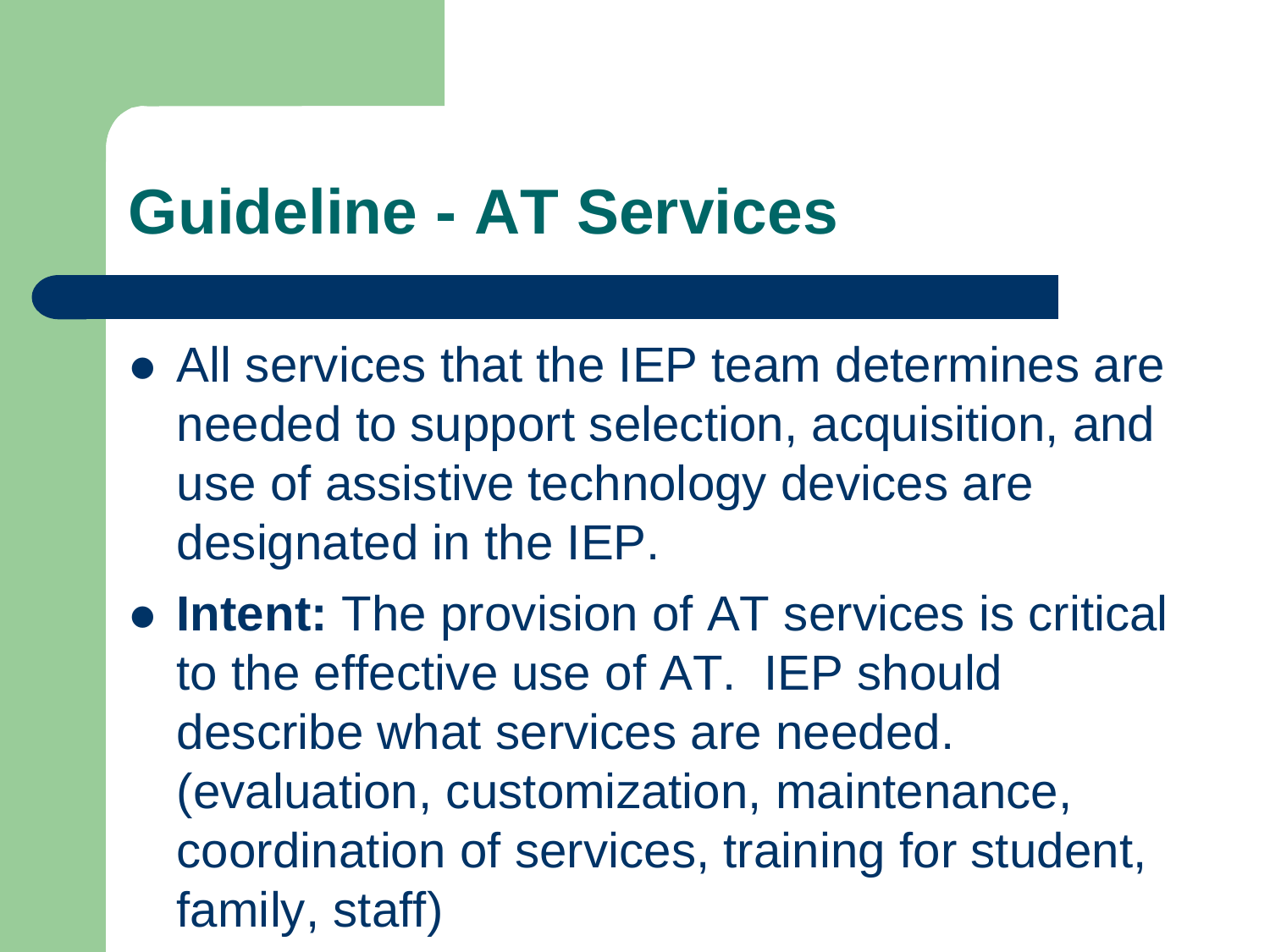#### **Guideline - Where to Include AT in the IEP**

**Federal law say that AT may be provided as a part of special education, related services, or supplementary aid and services.**

- Special Education AT is connected to a goal; training is provided until AT can be used functionally to address the goal or objective
- Related Services should include time and frequency of service, and if service is provided by an existing related services provider (Speech Therapist will work with communication device) or an additional provider.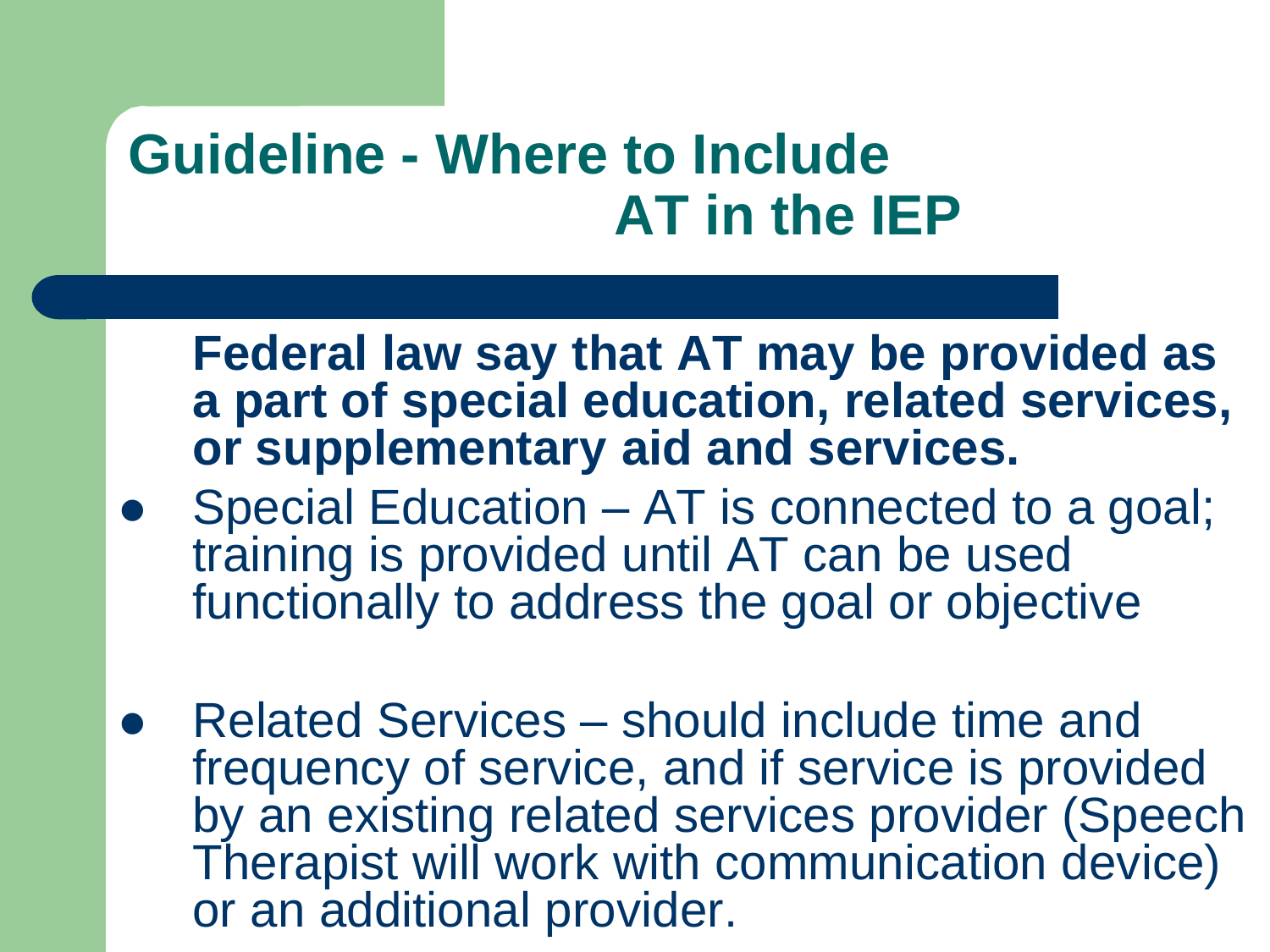#### **Where to Include AT in the IEP (cont)**

- Supplementary Aids and Services provider does not have to be identified but it is recommended
- Accommodations for High Stakes Testing
- **Students who use AT in their daily educational** program may need the same technology in order to participate in state or district-wide assessments. Check to see that the use of AT is an allowable accommodation under state DOE testing guidelines.
- Supports for School Personnel school staff will receive training and support on using required AT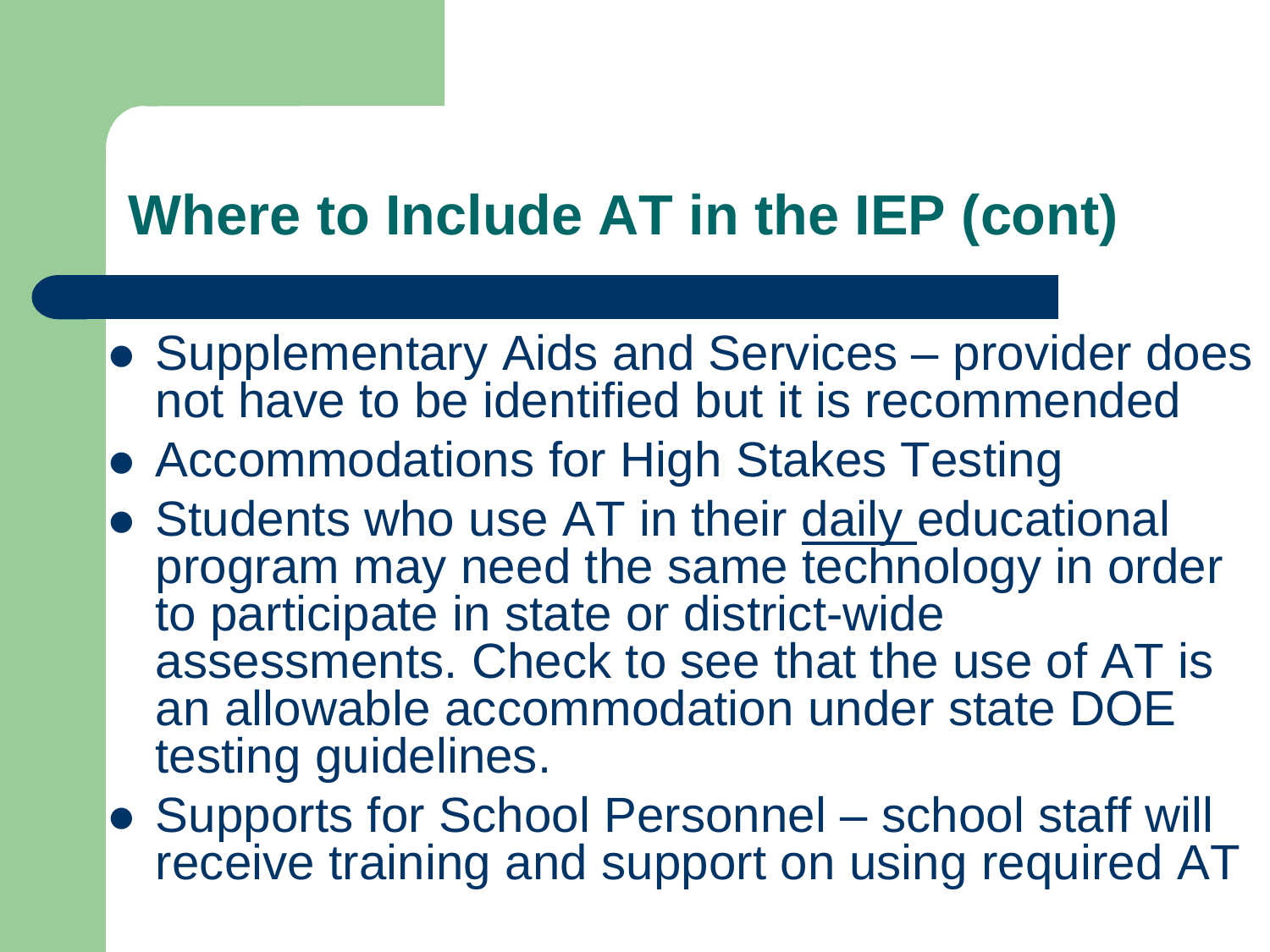#### **What is Minimal Compliance for Documenting AT Consideration?**

Does the student require AT devices or services? Yes No

- $\checkmark$  If Yes, describe what tool will be used and reason for the need.
- $\checkmark$  If No, what other supports will be used to help the student be successful in reaching his/her goal.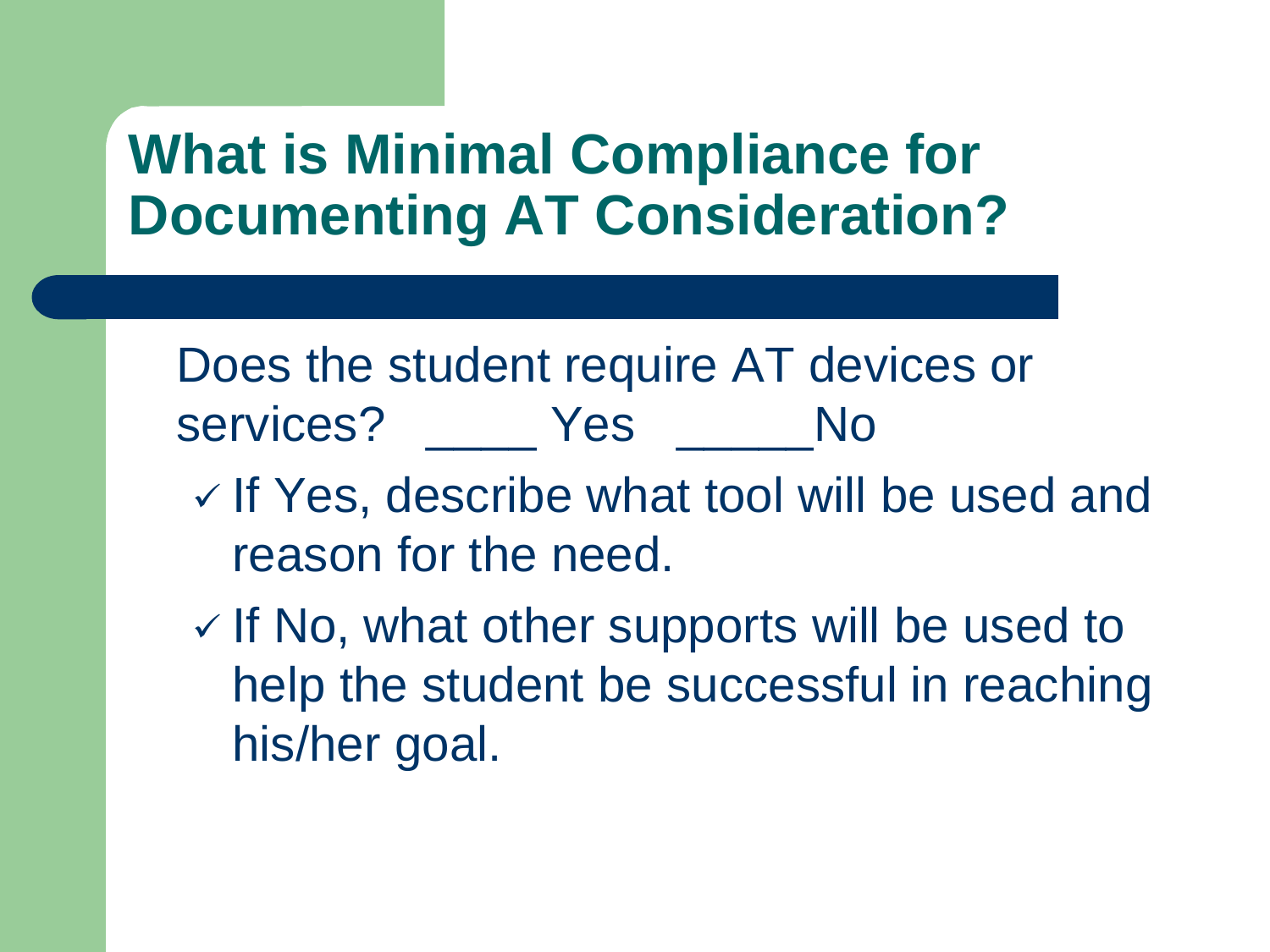#### **Guideline - Clear and Complete**

Assistive Technology is included in the IEP in a manner that provides a clear and complete description of the devices and services to be provided and used to address student needs and achieve expected results.

**Intent:** IEPs are written so that participants in the IEP meeting and other who use the information to implement the student's program understand what technology is to be available, how it is to be used, and under what circumstances.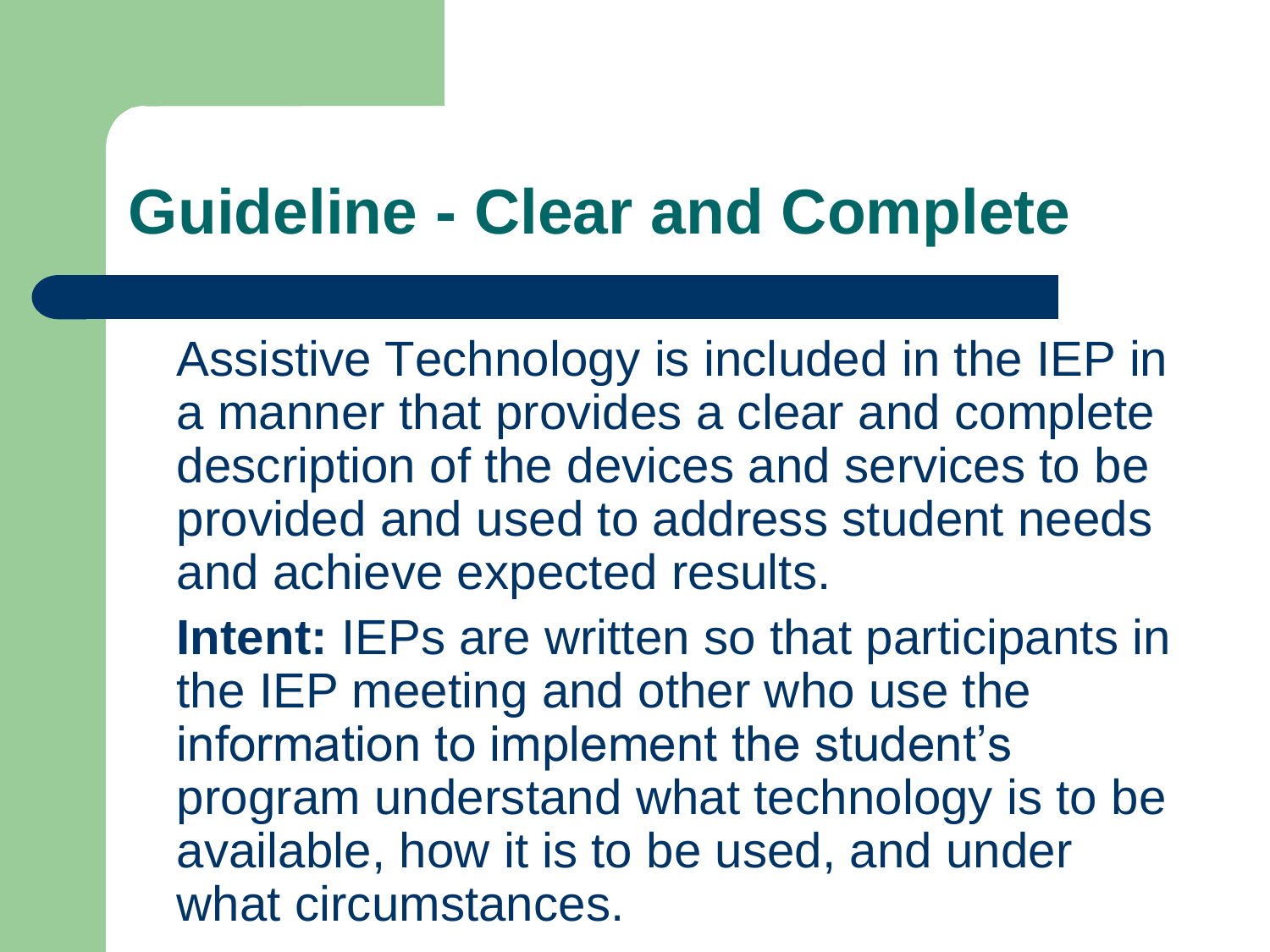# **Key Questions**

- Does the student currently use AT devices to participate and make progress in the general curriculum? For what tasks?
- Is the AT effective in completing tasks?
- In what environments is AT used?
- Are AT services currently provided?
- Are there other tasks for which AT is not currently being used but for which AT might be effective?
- Does data indicate that a particular device is needed?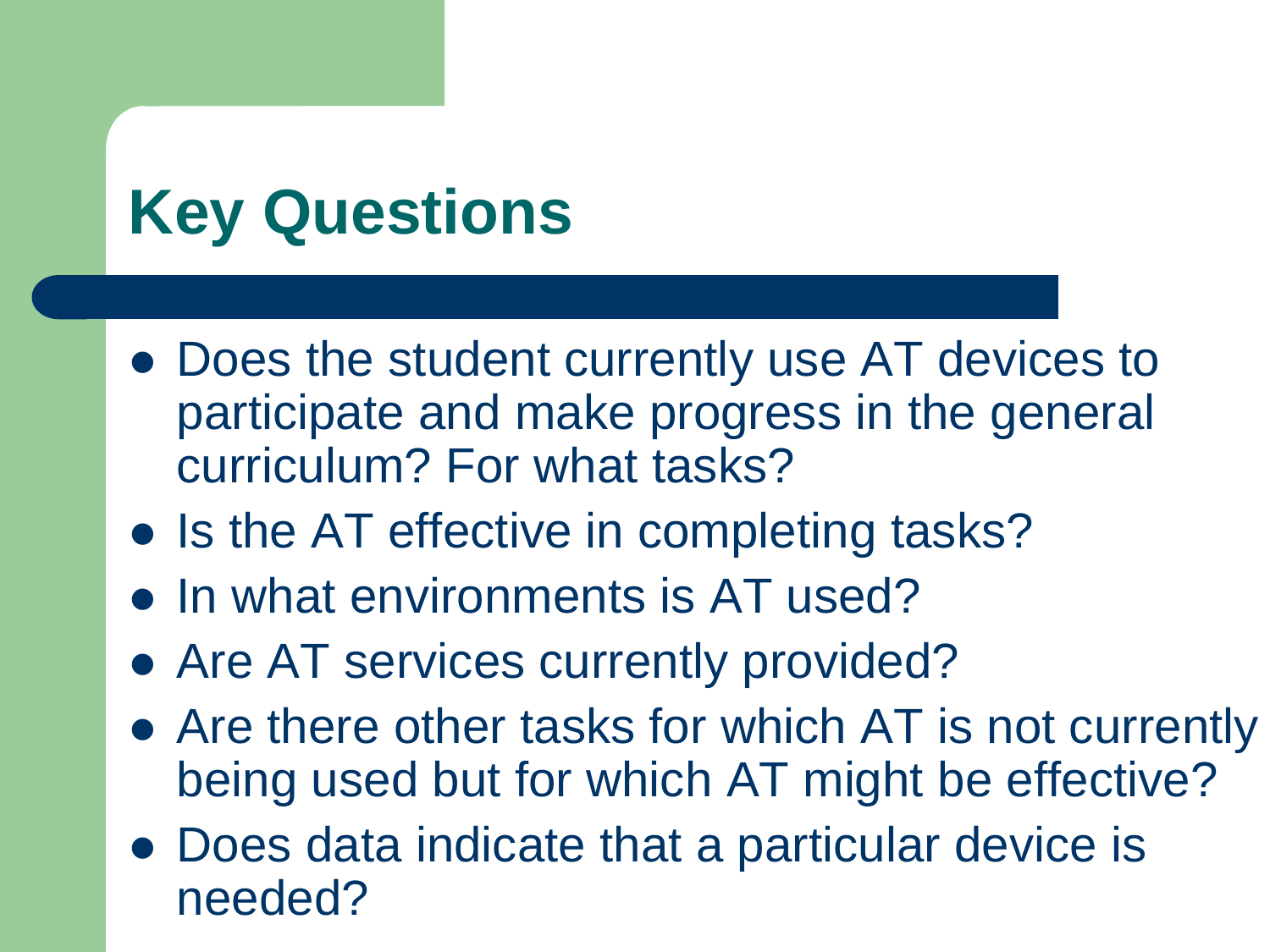#### **Minutes**

Minutes should reflect any discussion about AT use and why a particular decision was reached. Some information might need reconsideration later. Trials of AT might be documented, and who is responsible for collecting data. When will trials end and decision be made as to effectiveness of this particular AT?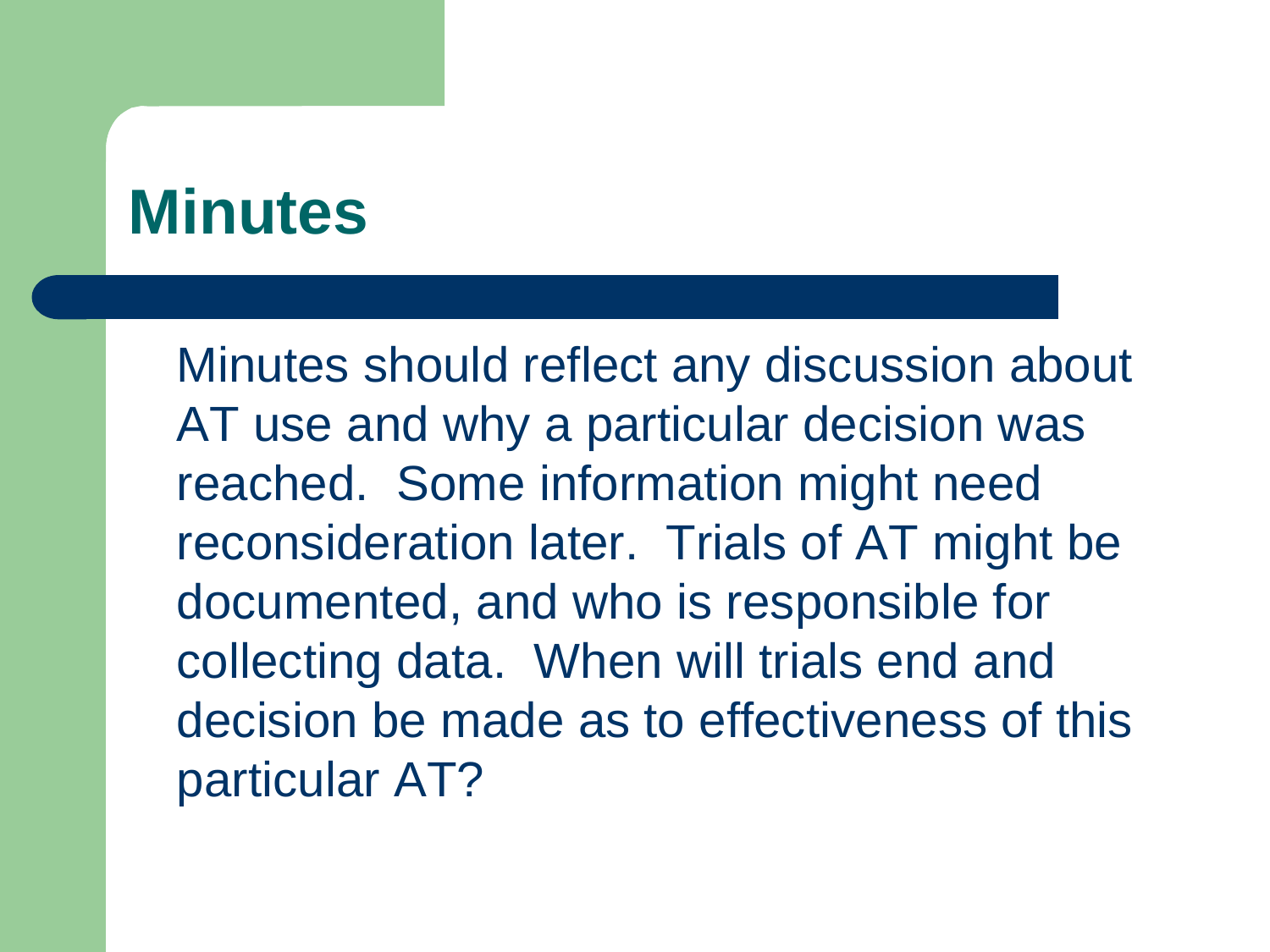# **AT and Transition**

- Describe what the AT student is currently using and what might be needed in a new environments.
- What services might be needed in new environments?
- Have AT providers been identified for support in new environments?
- Does transition plan address the use of AT in the new environment?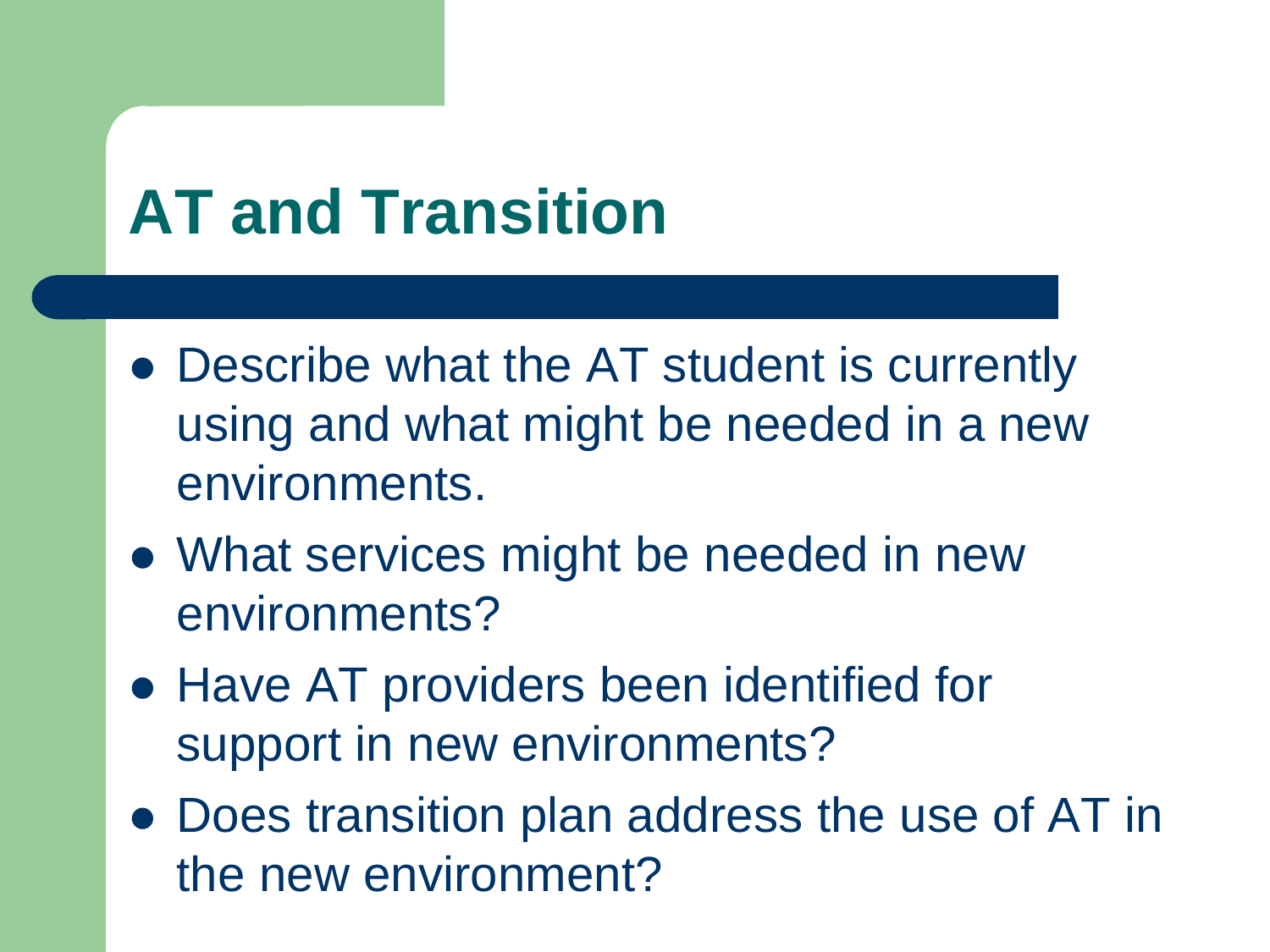#### **Clarifications and Questions**

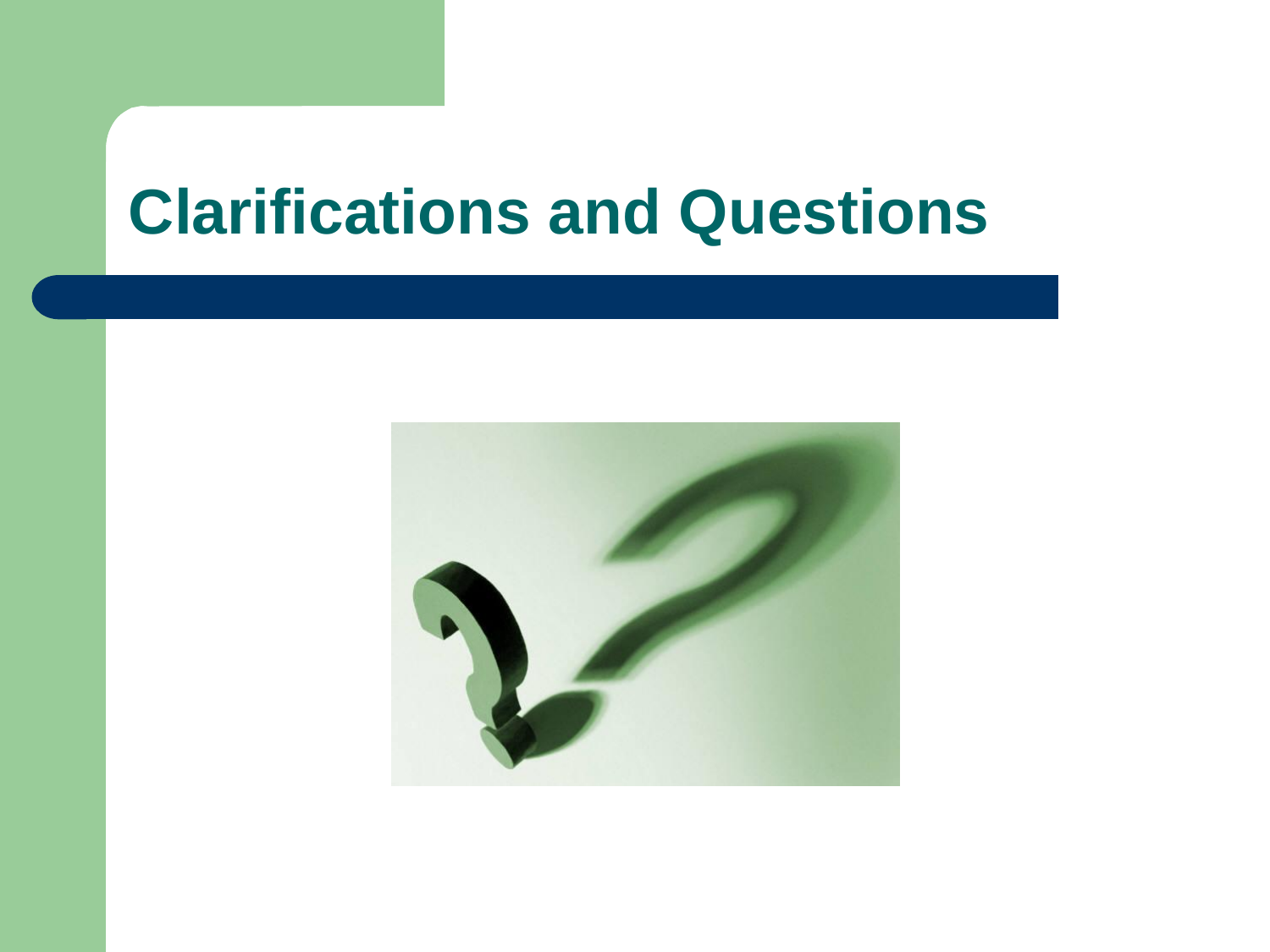

#### **Please evaluate us:**

#### Please fill out this brief survey on today's webinar:

<http://www.surveymonkey.com/s/L6FBG2N>